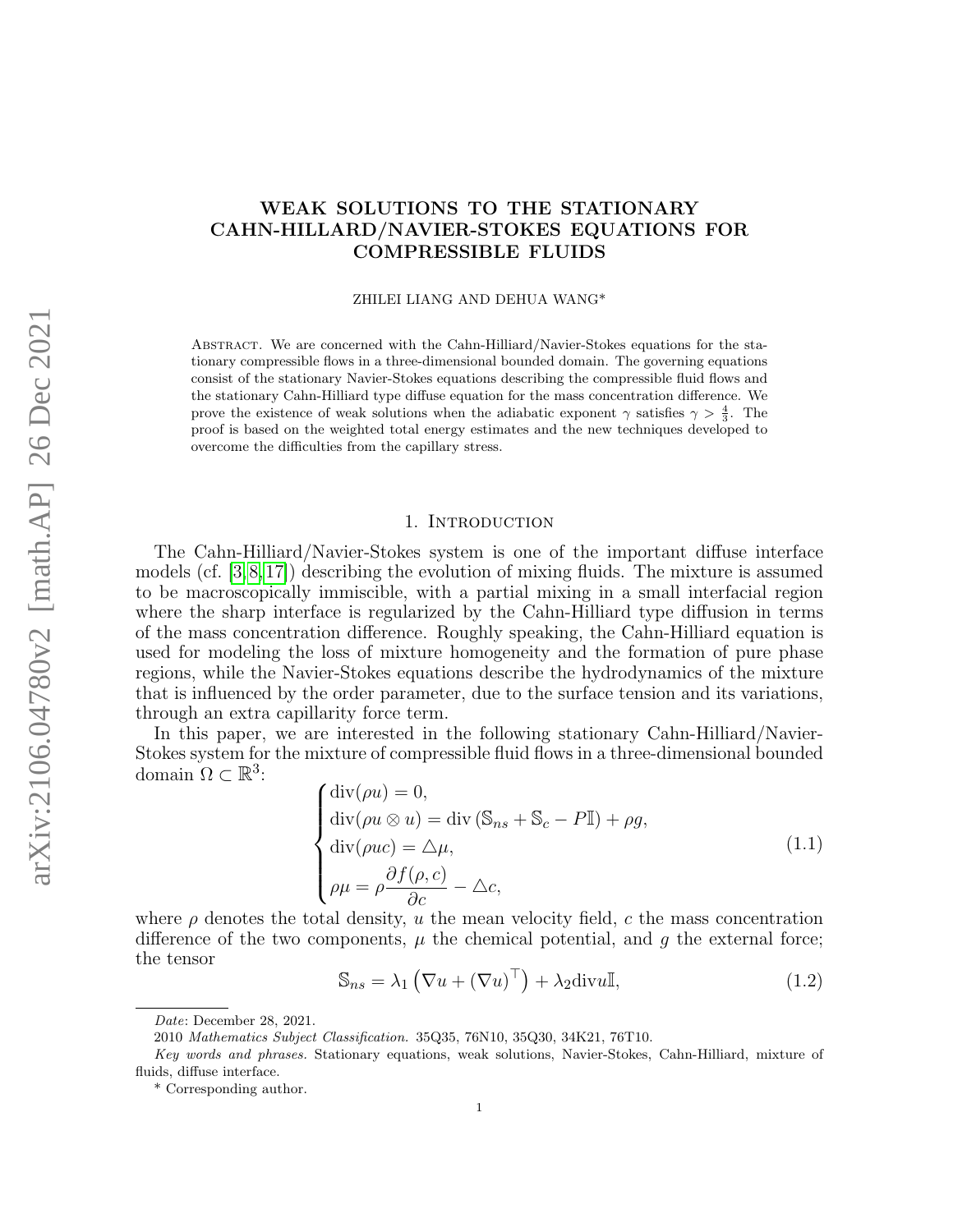is the Navier-Stokes stress tensor, where I is the  $3 \times 3$  identity matrix,  $\lambda_1$ ,  $\lambda_2$  are constant such that

<span id="page-1-4"></span>
$$
\lambda_1 > 0, \quad 2\lambda_1 + 3\lambda_2 \ge 0; \tag{1.3}
$$

the tensor

<span id="page-1-1"></span>
$$
\mathbb{S}_c = -\nabla c \otimes \nabla c + \frac{1}{2} |\nabla c|^2 \mathbb{I},\tag{1.4}
$$

is the capillary stress tensor; and

$$
P = \rho^2 \frac{\partial f(\rho, c)}{\partial \rho},\tag{1.5}
$$

is the pressure with the free energy density  $(cf. [1, 17])$  $(cf. [1, 17])$  $(cf. [1, 17])$  $(cf. [1, 17])$ 

<span id="page-1-3"></span>
$$
f(\rho, c) = \rho^{\gamma - 1} + H_1(c) \ln \rho + H_2(c), \tag{1.6}
$$

where  $\gamma > 1$  is the adiabatic exponent, and  $H_i$  (i = 1, 2) are two given functions. The corresponding evolutionary diffuse interface model was derived in [\[1,](#page-20-3) Section 2.2] where the existence of weak solutions was obtained for  $\gamma > \frac{3}{2}$ . We refer the readers to [\[1,](#page-20-3) [3,](#page-20-0) [8,](#page-20-1) [16,](#page-20-4) [17\]](#page-20-2) for more discussions on the physics and models of mixing fluids with diffuse interfaces.

We briefly review some related results in literature. For the stationary Navier-Stokes equations of compressible flows, the existence of weak solutions was studied in Li-ons [\[15\]](#page-20-5) with  $\gamma > \frac{5}{3}$ , Novotný-Strašcraba [\[20\]](#page-20-6) with  $\gamma > \frac{3}{2}$ , Frehse-Steinhauer-Weigant [\[12\]](#page-20-7) with  $\gamma > \frac{4}{3}$ , Plotnikov-Weigant [\[24\]](#page-21-0) with  $\gamma > 1$ , as well as in Jiang-Zhou [\[14\]](#page-20-8) and Bresch-Burtea [\[7\]](#page-20-9) for periodic domains. For the stationary Cahn-Hilliard/Navier-Stokes equations of incompressible flows, the existence of weak solutions was obtained in Biswas-Dharmatti-Mahendranath-Mohan [\[5\]](#page-20-10), Ko-Pustejovska-Suli [\[22\]](#page-21-1), and Ko-Suli [\[23\]](#page-21-2). For the compressible Cahn-Hilliard/Navier-Stokes equations, Liang-Wang in [\[16\]](#page-20-4) proved the existence of weak solutions in case of the adiabatic exponent  $\gamma > 2$ . See  $[5-7, 9, 10, 12, 14-16, 18-20, 22-24]$  $[5-7, 9, 10, 12, 14-16, 18-20, 22-24]$  $[5-7, 9, 10, 12, 14-16, 18-20, 22-24]$  $[5-7, 9, 10, 12, 14-16, 18-20, 22-24]$  $[5-7, 9, 10, 12, 14-16, 18-20, 22-24]$  $[5-7, 9, 10, 12, 14-16, 18-20, 22-24]$  $[5-7, 9, 10, 12, 14-16, 18-20, 22-24]$  $[5-7, 9, 10, 12, 14-16, 18-20, 22-24]$  $[5-7, 9, 10, 12, 14-16, 18-20, 22-24]$  $[5-7, 9, 10, 12, 14-16, 18-20, 22-24]$  $[5-7, 9, 10, 12, 14-16, 18-20, 22-24]$  and their references for more results.

In this paper, we shall continue our study on the existence of weak solutions, and improve our previous result obtained in [\[16\]](#page-20-4) for  $\gamma > 2$  to the case of  $\gamma > \frac{4}{3}$  for the stationary equations [\(1.1\)](#page-0-0) subject to the following boundary conditions:

<span id="page-1-2"></span>
$$
u = 0, \quad \frac{\partial c}{\partial n} = 0, \quad \frac{\partial \mu}{\partial n} = 0, \quad \text{on } \partial \Omega,
$$
 (1.7)

and the additional conditions:

<span id="page-1-0"></span>
$$
\int \rho(x)dx = m_1 > 0, \quad \int \rho(x)c(x)dx = m_2,
$$
\n(1.8)

with two given constants  $m_1$  and  $m_2$ , where n is the normal vector of  $\partial\Omega$ .

Before stating our main results, we introduce some notation that will be used throughout this paper. For two given matrices  $A = (a_{ij})_{3\times 3}$  and  $B = (b_{ij})_{3\times 3}$ , we denote their scalar product by  $\mathbb{A}$ :  $\mathbb{B} = \sum_{i,j=1}^{3} a_{ij} b_{ij}$ . For two vectors  $a, b \in \mathbb{R}^3$ , denote  $a \otimes b = (a_i b_j)_{3 \times 3}$ . We use  $\int f = \int_{\Omega} \tilde{f}(x) dx$  for simplicity. For any  $p \in [1, \infty]$  and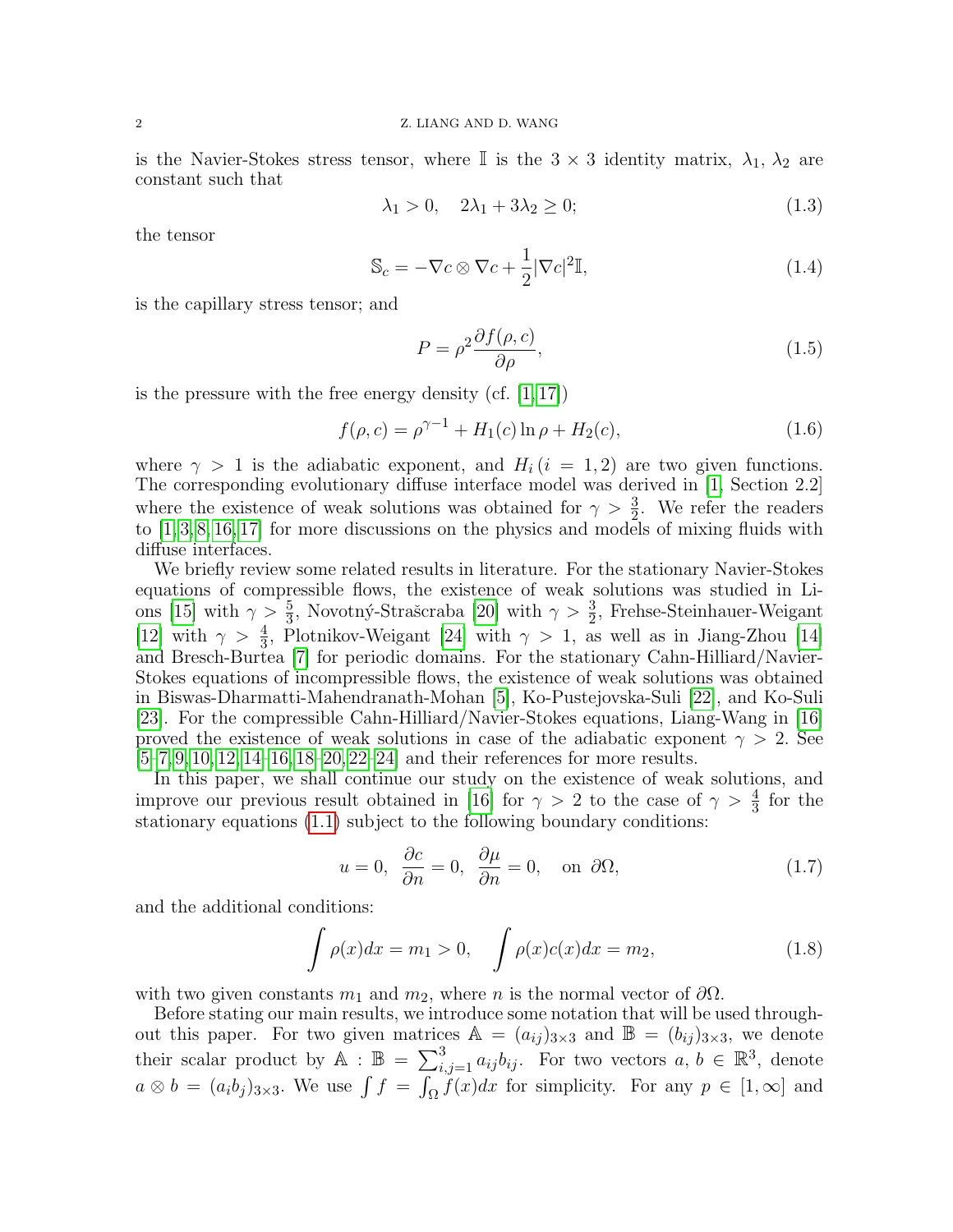integer  $k > 0$ ,  $W^{k,p}(\Omega)$  is the standard Sobolev space (cf. [\[2\]](#page-20-14)), and

$$
W_0^{k,p} = \left\{ f \in W^{k,p} : f|_{\partial\Omega} = 0 \right\}, \quad W_n^{k,p} = \left\{ f \in W^{k,p} : \frac{\partial f}{\partial n}|_{\partial\Omega} = 0 \right\},
$$
  

$$
L^p = W^{0,p}, \quad H^k = W^{k,2}, \quad H_0^k = W_0^{k,2}, \quad H_n^k = W_n^{k,2},
$$
  

$$
\overline{L^p} = \left\{ f \in L^p : (f)_{\Omega} = 0 \right\},
$$

where  $(f)_{\Omega} = \frac{1}{\Omega}$  $\frac{1}{|\Omega|} \int f$  is the average of f over  $\Omega$ .

As in [\[16\]](#page-20-4), we define the weak solution as follows.

<span id="page-2-0"></span>**Definition 1.1.** The vector of functions  $(\rho, u, \mu, c)$  is called a weak solution to the problem  $(1.1)$ - $(1.8)$ , if

$$
\rho \in L^{\gamma+\theta}(\Omega)
$$
,  $\rho \ge 0$  a.e. in  $\Omega$ ,  $u \in H_0^1(\Omega)$ ,  $\mu \in H_n^1(\Omega)$ ,  $c \in W_n^{2,p}(\Omega)$ ,

for some  $p > \frac{6}{5}$  and  $\theta > 0$ , and the following properties hold true:

(i) The system [\(1.1\)](#page-0-0) is satisfied in the sense of distributions in  $\Omega$ , and [\(1.8\)](#page-1-0) holds for the given constants  $m_1 > 0$  and  $m_2 \in \mathbb{R}$ .

(ii) If  $(\rho, u)$  is prolonged by zero outside  $\Omega$ , then both the equation  $(1.1)<sub>1</sub>$  $(1.1)<sub>1</sub>$  and

$$
\operatorname{div}(b(\rho)u) + (b'(\rho)\rho - b(\rho)) \operatorname{div} u = 0
$$

are satisfied in the sense of distributions in  $\mathbb{R}^3$ , where  $b \in C^1([0,\infty))$  with  $b'(z) = 0$  if z is large enough.

(iii) The following energy inequality is valid:

$$
\int (\lambda_1 |\nabla u|^2 + (\lambda_1 + \lambda_2)(\text{div}u)^2 + |\nabla \mu|^2) dx \le \int \rho g \cdot u.
$$

We now state our main result.

<span id="page-2-1"></span>**Theorem 1.1.** Let  $\Omega \subset \mathbb{R}^3$  be a bounded domain with  $C^2$  boundary. Assume that

$$
\gamma > \frac{4}{3},\tag{1.9}
$$

and

<span id="page-2-2"></span>
$$
g \in L^{\infty}(\Omega), \quad |H_i(c)| + |H'_i(c)| \le \overline{H} \quad \forall c \in \mathbb{R}, \quad i = 1, 2,
$$
\n(1.10)

for some constant  $\overline{H} < \infty$ . Then, for any given constants  $m_1 > 0$  and  $m_2$ , the problem  $(1.1)-(1.8)$  $(1.1)-(1.8)$  $(1.1)-(1.8)$  admits a weak solution  $(\rho, u, \mu, c)$  in the sense of Definition [1.1.](#page-2-0)

The main contribution of this paper is to develop new ideas to improve the existence result of [\[16\]](#page-20-4) from the adiabatic exponent  $\gamma > 2$  in [16] to a wider range  $\gamma > \frac{4}{3}$ . Our approach is mainly motivated by the papers [\[14,](#page-20-8) [24\]](#page-21-0) where the authors studied the existence of weak solutions to the stationary Navier-Stokes equations of compressible fluids. In order to prove the Theorem [1.1,](#page-2-1) we start with the approximate solution sequence  $(\rho_{\delta}, u_{\delta}, \mu_{\delta}, c_{\delta})$  stated in Proposition [2.1](#page-4-0) in Section 2, and use the weighted total energy as in [\[14,](#page-20-8) [24\]](#page-21-0) together with new techniques to handle the capillary stress to establish the uniform in  $\delta$  bound on  $(\rho_{\delta}, u_{\delta}, \mu_{\delta}, c_{\delta})$  in [\(3.1\)](#page-6-0). Then, we shall be able to take the limit as  $\delta \to 0$  and complete the proof of Theorem [1.1](#page-2-1) by means of the weak convergence arguments in [\[16\]](#page-20-4). More precisely, our proof includes the following key ingredients and new ideas: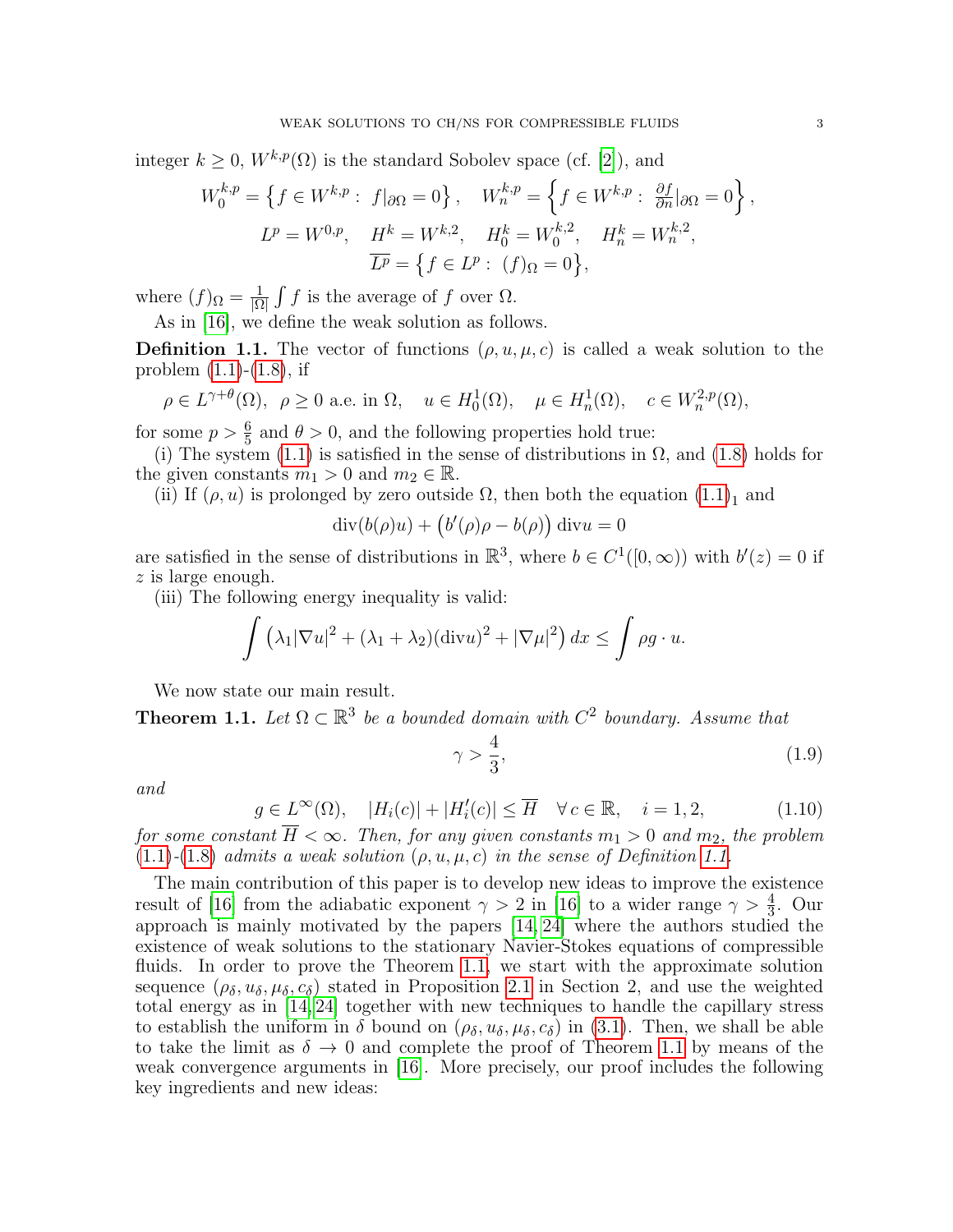(1) In light of [\[14,](#page-20-8) [24\]](#page-21-0), for any given  $x^* \in \overline{\Omega}$  we estimate the weighted total energy

$$
\int_{\Omega} \frac{\left(\delta \rho^4 + P + \rho |u|^2\right)(x)}{|x - x^*|^{\alpha}} dx,
$$

instead of

$$
\int_{\Omega} \frac{\left(\delta \rho^4 + P\right)(x)}{|x - x^*|^{\alpha}} dx,
$$

where the advantage is that the involved kinetic energy

$$
\int_{\Omega} \frac{\rho |u|^2(x)}{|x - x^*|^{\alpha}} dx
$$

helps us relax the restriction on  $\gamma$ .

(2) In order to analyze the weighted total energy we need to overcome the new difficulties caused by the capillary stress  $\mathcal{S}_c$  in [\(1.4\)](#page-1-1), besides the Navier-Stokes stress tensor  $\mathbb{S}_{ns}$ . In particular, we are required to control  $\|\rho\mu\|_{L}^{2}$  $\frac{2}{L^{\frac{3}{2}}}$  appearing in [\(3.10\)](#page-9-0) and [\(3.11\)](#page-9-1). For this purpose we make the following estimate

$$
\int_{\Omega \cap B_{r_0}(x^*)} \frac{\left(\delta \rho^4 + P + \rho |u|^2\right)(x)}{|x - x^*|^{\alpha^2}} dx
$$
\n
$$
\leq C r_0^{\alpha(1-\alpha)} \int_{\Omega \cap B_{r_0}(x^*)} \frac{\left(\delta \rho^4 + P + \rho |u|^2\right)(x)}{|x - x^*|^{\alpha}} dx,
$$

where  $r_0 > 0$  is small and  $\alpha \in (0, 1)$ . By virtue of the Finite Coverage Theorem,  $\overline{\Omega}$  can be covered by a finite number of balls of radius  $r_0$  centered at  $x_1^*,...,x_K^*$ , then

$$
\sup_{x^* \in \overline{\Omega}} \int_{\Omega} \frac{\left(\delta \rho^4 + P + \rho |u|^2\right)(x)}{|x - x^*|^{\alpha^2}} dx
$$
\n
$$
\leq \max_{1 \leq k \leq K} \int_{\Omega \cap B_{r_0}(x_k^*)} \frac{\left(\delta \rho^4 + P + \rho |u|^2\right)(x)}{|x - x^*|^{\alpha^2}} dx
$$
\n
$$
\leq C r_0^{\alpha(1-\alpha)} \|\rho \mu\|_{L^{\frac{3}{2}}}^2 + \cdots
$$

Next, we assume the following a priori bound

<span id="page-3-0"></span>
$$
\mathbf{M} = \max\{1, \|\rho\|_{L^2}\} < \infty \tag{1.11}
$$

that is uniform in  $\delta > 0$ . If we select  $r_0 = r_0(\alpha, M)$  small enough such that

$$
r_0^{\alpha(1-\alpha)} \|\rho\mu\|_{L^{\frac{3}{2}}}^2 \le Cr_0^{\alpha(1-\alpha)} \mathbf{M}^{\frac{8}{3}}(\|\nabla\mu\|_{L^2}^2 + 1) \le C(\|\nabla\mu\|_{L^2}^2 + 1),
$$

we are able to derive the following estimate

$$
\int_{\Omega} \frac{(\delta \rho^4 + P + \rho |u|^2) (x)}{|x - x^*|^{\alpha^2}} dx \leq C + C ||\nabla \mu||^2_{L^2} + \cdots
$$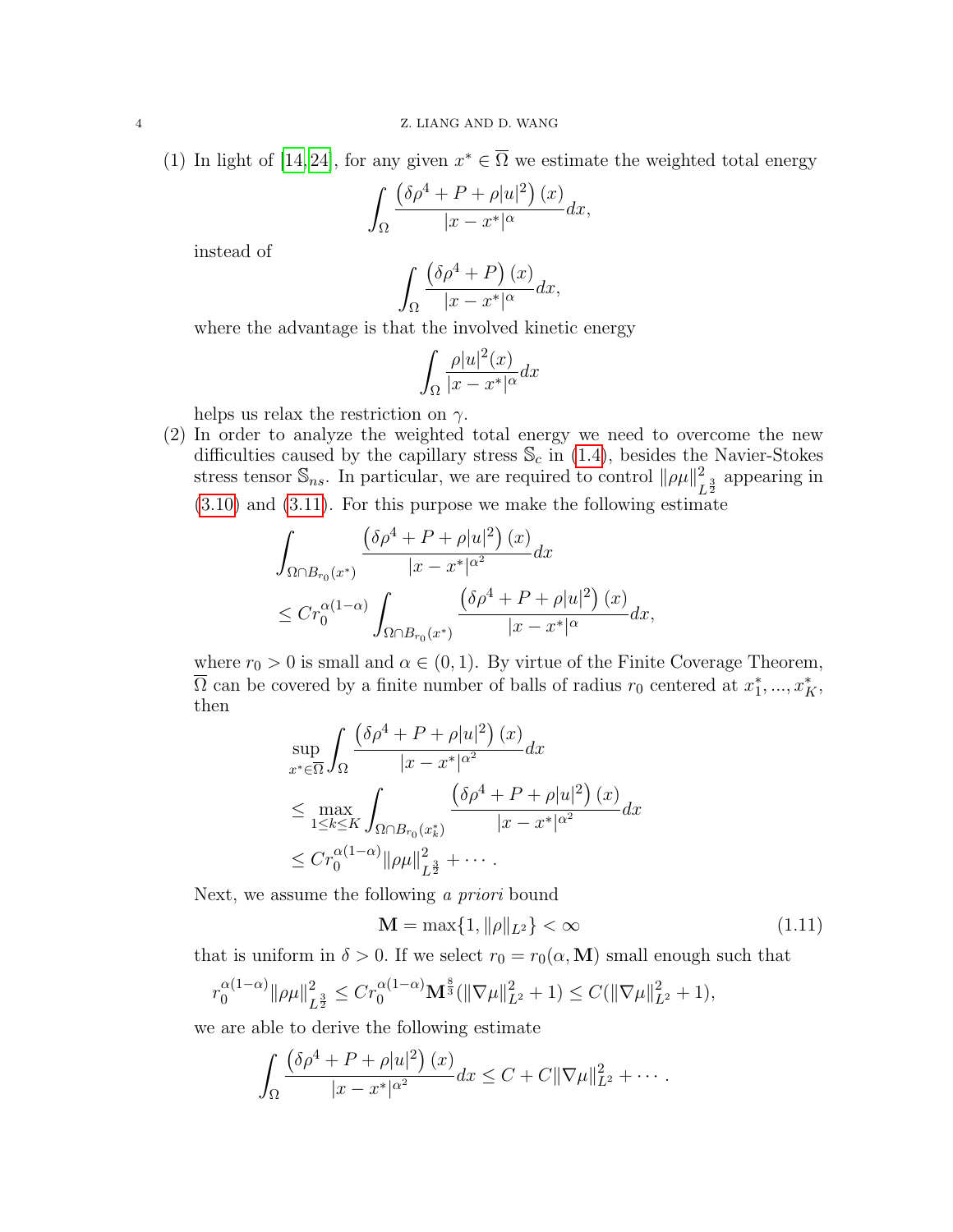$(3)$  With the above two key steps, we can show that there is a constant C that does not rely on M, such that

$$
\|\rho^{\gamma}\|_{L^{s}} \leq C + C \|\rho\mu\|_{L^{\frac{3}{2}}}^{2} \leq C + C \|\rho\|_{L^{2}}^{\frac{4}{3}} \leq C + \frac{1}{2} \|\rho^{\gamma}\|_{L^{s}},
$$

as long as  $\gamma s > 2$ . This yields  $\|\rho^{\gamma}\|_{L^s} \leq 2C$ , and then we have the estimate  $\|\rho\|_{L^2} \leq C_0$  for some positive constant  $C_0$  independent of M. By choosing the a *priori* bound  $\mathbf{M} = 2C_0$ , one can close the *a priori* assumption [\(1.11\)](#page-3-0) and prove the existence of weak solutions in the Theorem [1.1.](#page-2-1)

The rest of the paper is organized as follows. In Section 2, we present the approximate solutions constructed in [\[16\]](#page-20-4) and provide some preliminary lemmas. In Section 3, we prove the Theorem 1.1.

# 2. Approximate Solutions and Preliminaries

We start with the following approximate solutions constructed in [\[16\]](#page-20-4).

<span id="page-4-0"></span>Proposition 2.1 (Theorem 4.1, [\[16\]](#page-20-4)). Under the assumptions of Theorem [1.1,](#page-2-1) for any fixed parameter  $\delta > 0$  and any given constants  $m_1 > 0$  and  $m_2$ , the system

<span id="page-4-1"></span>
$$
\begin{cases}\n\text{div}(\rho u) = 0, \\
\text{div}(\rho u \otimes u) + \nabla \left( \delta \rho^4 + \rho^2 \frac{\partial f}{\partial \rho} \right) = \text{div} (\mathbb{S}_{ns} + \mathbb{S}_c) + \rho g, \\
\text{div}(\rho u c) = \Delta \mu, \\
\rho \mu = \rho \frac{\partial f}{\partial c} - \Delta c,\n\end{cases}
$$
\n(2.1)

with the boundary conditions [\(1.7\)](#page-1-2), admits a weak solution  $(\rho_{\delta}, u_{\delta}, \mu_{\delta}, c_{\delta})$  in the sense of distributions such that

<span id="page-4-3"></span>
$$
\|\rho_{\delta}\|_{L^{1}} = m_{1}, \quad \int \rho_{\delta} c_{\delta} = m_{2}, \tag{2.2}
$$

<span id="page-4-6"></span>
$$
\rho_{\delta} \in L^{5}(\Omega), \ \rho_{\delta} \ge 0 \ a.e. \ in \ \Omega, \ u_{\delta} \in H^{1}_{0}(\Omega), \ (\mu_{\delta}, c_{\delta}) \in H^{1}_{n}(\Omega) \times H^{1}_{n}(\Omega), \tag{2.3}
$$

and

$$
\int \left(\lambda_1 |\nabla u_\delta|^2 + (\lambda_1 + \lambda_2)(\text{div} u_\delta)^2 + |\nabla \mu_\delta|^2\right) \le \int \rho_\delta g \cdot u_\delta. \tag{2.4}
$$

<span id="page-4-5"></span>**Lemma [2.1.](#page-4-0)** Let  $(\rho_{\delta}, u_{\delta}, \mu_{\delta}, c_{\delta})$  be the solution in Proposition 2.1. Then we have

<span id="page-4-4"></span>
$$
\|\mu_{\delta}\|_{L^{p}} \le C\left(1 + \|\nabla\mu_{\delta}\|_{L^{2}}\right)(1 + \|\rho_{\delta}\|_{L^{\frac{6}{5}}}\right), \quad p \in [1, 6],
$$
\n(2.5)

where the constant C is independent of  $\delta$ .

<span id="page-4-7"></span>Z

*Proof.* Thanks to [\(1.6\)](#page-1-3), [\(1.10\)](#page-2-2), the boundary conditions [\(1.7\)](#page-1-2), one has, from  $(2.1)<sub>4</sub>$  $(2.1)<sub>4</sub>$ ,

<span id="page-4-2"></span>
$$
\int \rho_{\delta}\mu_{\delta} = \int \left(\rho_{\delta}\frac{\partial f}{\partial c_{\delta}} + \triangle c_{\delta}\right) = \int \rho_{\delta}\frac{\partial f}{\partial c_{\delta}} \leq C \left(\|\rho_{\delta}\ln\rho_{\delta}\|_{L^{1}} + 1\right). \tag{2.6}
$$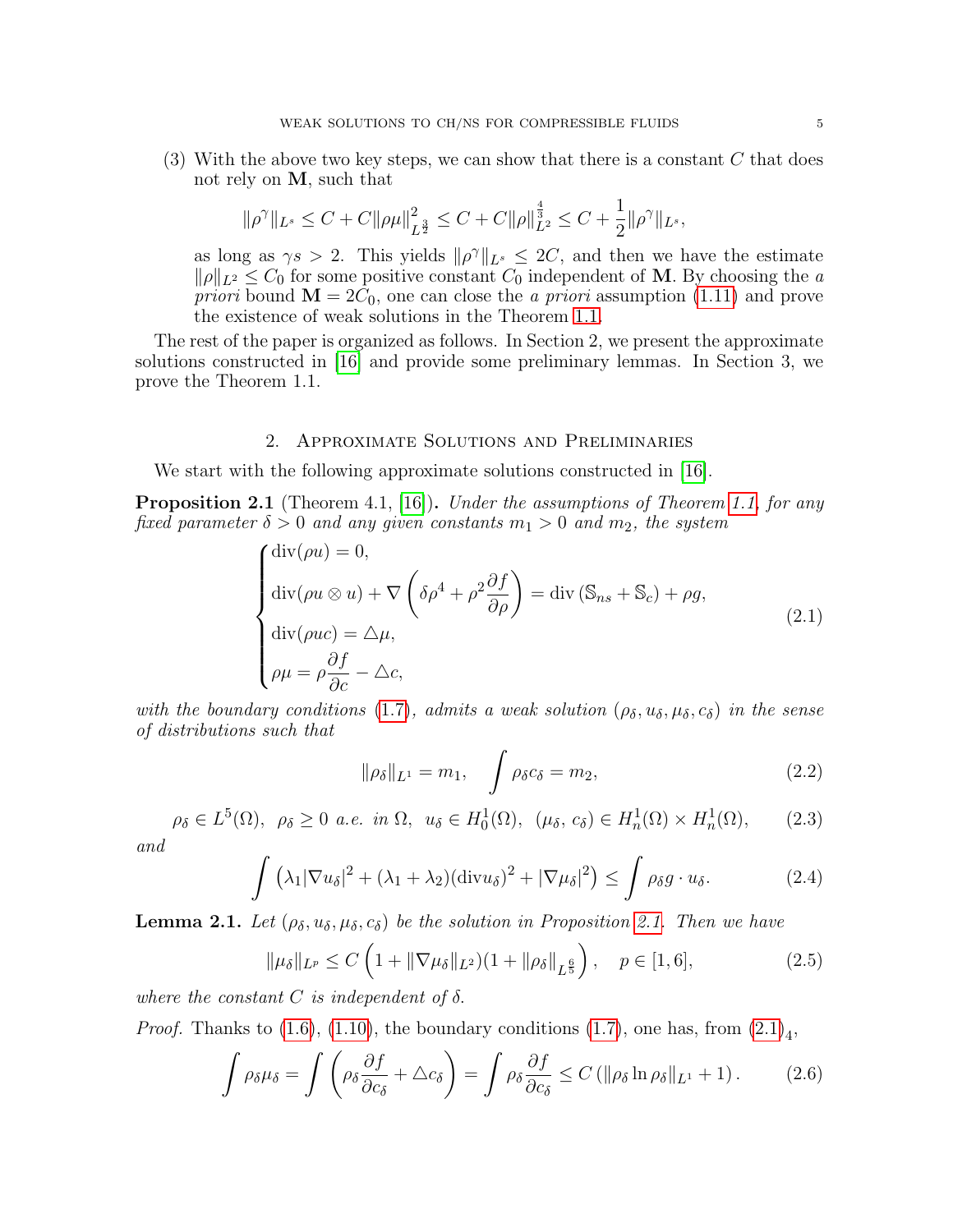Using [\(2.6\)](#page-4-2) together with [\(2.2\)](#page-4-3) and the embedding inequality guarantees that

$$
\int \mu_{\delta} = \frac{|\Omega|}{m_1} \int \rho_{\delta} (\mu_{\delta})_{\Omega}
$$
  
=  $\frac{|\Omega|}{m_1} \int \rho_{\delta} \mu_{\delta} - \frac{|\Omega|}{m_1} \int \rho (\mu_{\delta} - (\mu_{\delta})_{\Omega})$   
 $\leq C (\|\rho_{\delta} \ln \rho_{\delta}\|_{L^1} + 1) + C \|\rho_{\delta}\|_{L^{\frac{6}{5}}} \|\nabla \mu_{\delta}\|_{L^2},$ 

which implies

<span id="page-5-0"></span>
$$
\|\mu_{\delta}\|_{L^{1}} \leq C \|\nabla \mu_{\delta}\|_{L^{2}} + C \left( \|\rho_{\delta} \ln \rho_{\delta}\|_{L^{1}} + 1 \right) + C \|\rho_{\delta}\|_{L^{\frac{6}{5}}} \|\nabla \mu_{\delta}\|_{L^{2}} \leq C(1 + \|\nabla \mu_{\delta}\|_{L^{2}})(1 + \|\rho_{\delta}\|_{L^{\frac{6}{5}}}).
$$
\n(2.7)

From [\(2.7\)](#page-5-0) and the interpolation inequality, we obtain [\(2.5\)](#page-4-4). The proof of Lemma [2.1](#page-4-5)  $\Box$  is completed.  $\Box$ 

The next lemma gives an embedding from  $H^1$  to  $L^2$  in a three-dimensional bounded domain, via the Green representation formula.

<span id="page-5-5"></span>**Lemma 2.2.** Let  $\Omega \subset \mathbb{R}^3$  be a bounded domain with  $C^2$  boundary and  $f \in L^2(\Omega)$  satisfy

$$
f \ge 0
$$
 and  $\int_{\Omega} \frac{f(x)}{|x - x^*|} dx \le \mathbb{E}, \quad \forall x^* \in \Omega,$ 

for some constant  $\mathbb{E} > 0$ . Then, there is a constant C which depends only on  $\Omega$ , such that

(i) If  $u \in H_0^1(\Omega)$ , then

$$
\int_{\Omega} |u|^2 f dx \le C \mathbb{E} \|u\|_{H_0^1(\Omega)}^2.
$$
\n(2.8)

(ii) If  $\mu \in H_n^1(\Omega)$  and  $(f)_{\Omega} = 0$ , then

<span id="page-5-3"></span>
$$
\int_{\Omega} \mu^2 f dx \le C \mathbb{E} \|\nabla \mu\|_{L^2(\Omega)}^2.
$$
\n(2.9)

Proof. The proof of the case (i) can be found in [\[24,](#page-21-0) Lemma 4]. Here we prove the case (ii). Let  $H$  be a solution to the Neumann boundary value problem:

<span id="page-5-1"></span>
$$
\triangle H = f \in \overline{L^2} \text{ in } \Omega, \quad \text{with} \quad \frac{\partial H}{\partial n} = 0 \text{ on } \partial \Omega. \tag{2.10}
$$

Recalling the Green representation formula  $H(x^*) = \int_{\Omega} G(x^*, x) f(x) dx$ , we have

<span id="page-5-4"></span>
$$
||H||_{L^{\infty}} \leq C \sup_{x^* \in \Omega} \int_{\Omega} \frac{f(x)}{|x - x^*|} dx \leq C \mathbb{E}.
$$
 (2.11)

Thanks to [\(2.10\)](#page-5-1), using integration by parts yields

<span id="page-5-2"></span>
$$
\int \mu^2 f = \int \mu^2 \Delta H = -2 \int \mu \nabla \mu \cdot \nabla H \le 2 \|\nabla \mu\|_{L^2} \left( \int \mu^2 |\nabla H|^2 \right)^{\frac{1}{2}}.
$$
 (2.12)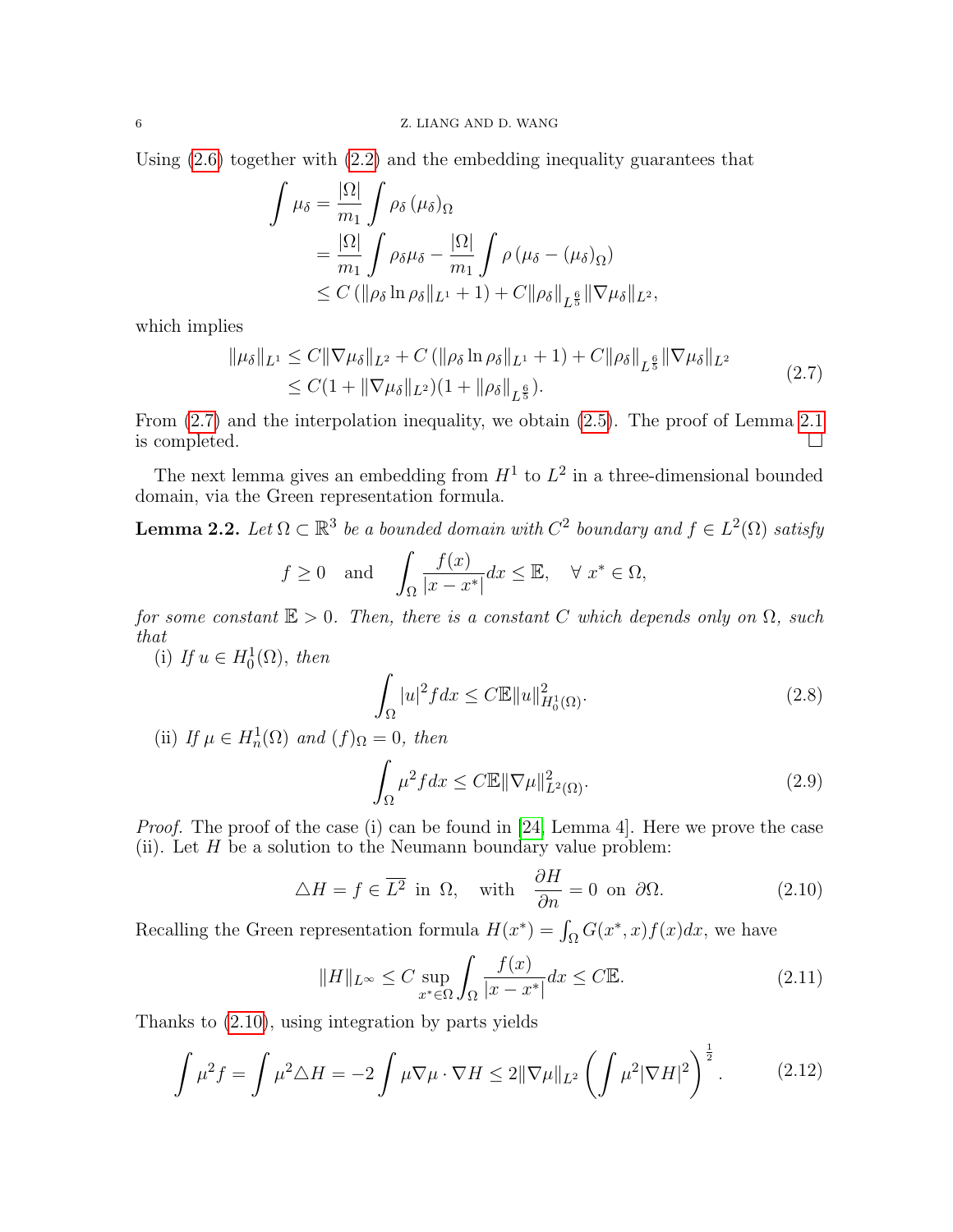From [\(2.12\)](#page-5-2) we then derive the following estimate:

$$
\int \mu^2 |\nabla H|^2 = -\int \mu^2 H \triangle H - 2 \int \mu \nabla \mu H \nabla H
$$
  
\n
$$
\leq \|H\|_{L^\infty} \int |\mu|^2 f + 2\|H\|_{L^\infty} \|\nabla \mu\|_{L^2} \left(\int |\mu|^2 |\nabla H|^2\right)^{\frac{1}{2}}
$$
  
\n
$$
\leq 4 \|H\|_{L^\infty} \|\nabla \mu\|_{L^2} \left(\int |\mu|^2 |\nabla H|^2\right)^{\frac{1}{2}},
$$

which implies

$$
\left(\int |\mu|^2 |\nabla H|^2\right)^{\frac{1}{2}} \leq 4||H||_{L^{\infty}} ||\nabla \mu||_{L^2}.
$$

Substituting the above inequality into [\(2.12\)](#page-5-2) gives that

$$
\|\mu^2 f\|_{L^1} \le 8\|H\|_{L^\infty} \|\nabla \mu\|_{L^2}^2.
$$

Then  $(2.9)$  follows from  $(2.11)$ . The proof of Lemma [2.2](#page-5-5) is completed.

Finally, we present the properties of the Bogovskii operator whose proof is available in  $[11, 21]$  $[11, 21]$ .

<span id="page-6-1"></span>**Lemma 2.3** (Bogovskii). Let  $\Omega$  be a bounded Lipschitz domain. There is a linear operator  $\mathcal{B} = (\mathcal{B}^1, \mathcal{B}^2, \mathcal{B}^3) : \overline{L^p} \to W_0^{1,p}$  $f_0^{1,p}$  for  $p \in (1,\infty)$ , such that, for  $f \in \overline{L^p}$ , (i)

$$
\operatorname{div} \mathcal{B}(f) = f \ a.e. \text{ in } \Omega,
$$

(ii)

$$
\|\nabla \mathcal{B}(f)\|_{L^p} \le C(p,\Omega) \|f\|_{L^p}.
$$

## 3. Proof of Theorem [1.1](#page-2-1)

For the approximate solution  $(\rho_{\delta}, u_{\delta}, \mu_{\delta}, c_{\delta})$  given in Proposition [2.1,](#page-4-0) if we can show that there is a constant C uniform in  $\delta$  such that

<span id="page-6-0"></span>
$$
\|\delta \rho_{\delta}^4 + \rho^{\gamma}\|_{L^s} + \|u_{\delta}\|_{H_0^1} + \|\mu_{\delta}\|_{H_n^1} + \|c_{\delta}\|_{W_n^{2, \frac{3}{2}}} \le C, \quad \gamma s > 2,
$$
\n(3.1)

then, from [\(3.1\)](#page-6-0) we are able to control the possible oscillation of density and the nonlin-earity in the free energy density [\(1.6\)](#page-1-3), and hence we can take the limit as  $\delta \to 0$  to prove that the approximate solution  $(\rho_{\delta}, u_{\delta}, \mu_{\delta}, c_{\delta})$  converges weakly to some limit function which satisfies  $(1.1)-(1.8)$  $(1.1)-(1.8)$  $(1.1)-(1.8)$  in the sense of Definition [1.1.](#page-2-0) This convergence proof relies heavily on the compactness arguments in [\[10,](#page-20-12) [15,](#page-20-5) [16,](#page-20-4) [21\]](#page-21-3) and the details can be found in [\[16\]](#page-20-4). Therefore, it suffices to prove the following proposition in order to complete the proof of Theorem [1.1.](#page-2-1)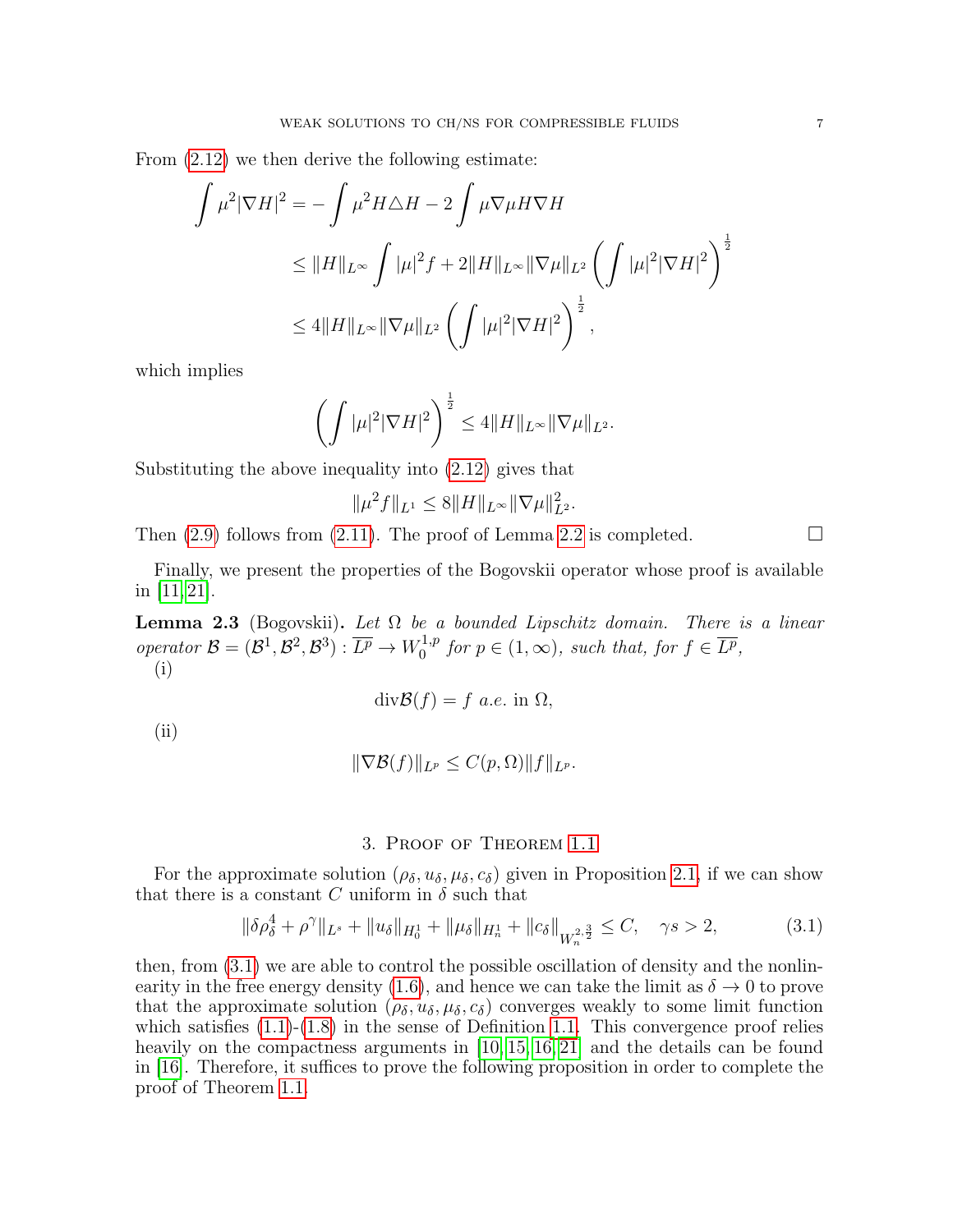<span id="page-7-0"></span>**Proposition 3.1.** Let the assumptions in Theorem [1.1](#page-2-1) hold true. Assume that

<span id="page-7-1"></span>
$$
\frac{2}{\gamma} < s \le \frac{3}{2} \quad \text{and} \quad \frac{4}{3} < \gamma \le 2. \tag{3.2}
$$

Then, the solutions  $(\rho_{\delta}, u_{\delta}, \mu_{\delta}, c_{\delta})$  stated in Proposition [2.1](#page-4-0) satisfy [\(3.1\)](#page-6-0).

Remark 3.1. In case when  $\gamma > 2$ , the existence of weak solutions to the problem [\(1.1\)](#page-0-0)-[\(1.8\)](#page-1-0) has been established in [\[16\]](#page-20-4).

For the sake of simplicity of notation, in the proof of the Proposition [3.1](#page-7-0) below we will drop the subscript in  $(\rho_{\delta}, u_{\delta}, \mu_{\delta}, c_{\delta})$  and denote it by  $(\rho, u, \mu, c)$ .

<span id="page-7-5"></span>Lemma 3.1. Under the assumptions of Proposition [3.1,](#page-7-0) we have

<span id="page-7-4"></span>
$$
\left\| \delta \rho^4 + \rho^2 \frac{\partial f}{\partial \rho} \right\|_{L^s} \le C \left( 1 + \|\nabla u\|_{L^2} + \|\rho |u|^2 \|_{L^s} + \|\rho \mu\|_{L^{\frac{6s}{3+2s}}}^2 \right),\tag{3.3}
$$

where s is defined in  $(3.2)$ . Here and below, the capital letter  $C > 0$  denotes a generic constant which may rely on  $m_1, m_2, \gamma, \overline{H}, \lambda_1, \lambda_2, |\Omega|, ||g||_{L^{\infty}}$  but is independent of  $\delta$ .

*Proof.* For any  $h \in L^{\frac{s}{s-1}}$ , we test the equation  $(2.1)_2$  $(2.1)_2$  against  $\mathcal{B}(h - (h)_{\Omega})$  and deduce that

<span id="page-7-2"></span>
$$
\int \left( \delta \rho^4 + \rho^2 \frac{\partial f}{\partial \rho} \right) h
$$
\n
$$
= (h)_{\Omega} \int \left( \delta \rho^4 + \rho^2 \frac{\partial f}{\partial \rho} \right) - \int \rho g \cdot \mathcal{B} \left( h - (h)_{\Omega} \right) + \int \mathbb{S}_{ns} : \nabla \mathcal{B} (h - (h)_{\Omega})
$$
\n
$$
- \int \rho u \otimes u : \nabla \mathcal{B} (h - (h)_{\Omega}) + \int \mathbb{S}_c : \nabla \mathcal{B} (h - (h)_{\Omega})
$$
\n
$$
\leq C \|h\|_{L^{\frac{s}{s-1}}} \left( 1 + \|\delta \rho^4 + \rho^2 \frac{\partial f}{\partial \rho} \|_{L^1} + \|\nabla u\|_{L^2} + \|\rho |u|^2 \|_{L^s} + \|\nabla c\|_{L^{2s}}^2 \right),
$$
\n
$$
= 1.233 \text{ J} \cdot \mathbb{S}_{3s} \cdot \mathbb{S}_{3s} \cdot \mathbb{S}_{3s} \cdot \mathbb{S}_{3s} \cdot \mathbb{S}_{3s} \cdot \mathbb{S}_{3s} \cdot \mathbb{S}_{3s} \cdot \mathbb{S}_{3s} \cdot \mathbb{S}_{3s} \cdot \mathbb{S}_{3s} \cdot \mathbb{S}_{3s} \cdot \mathbb{S}_{3s} \cdot \mathbb{S}_{3s} \cdot \mathbb{S}_{3s} \cdot \mathbb{S}_{3s} \cdot \mathbb{S}_{3s} \cdot \mathbb{S}_{3s} \cdot \mathbb{S}_{3s} \cdot \mathbb{S}_{3s} \cdot \mathbb{S}_{3s} \cdot \mathbb{S}_{3s} \cdot \mathbb{S}_{3s} \cdot \mathbb{S}_{3s} \cdot \mathbb{S}_{3s} \cdot \mathbb{S}_{3s} \cdot \mathbb{S}_{3s} \cdot \mathbb{S}_{3s} \cdot \mathbb{S}_{3s} \cdot \mathbb{S}_{3s} \cdot \mathbb{S}_{3s} \cdot \mathbb{S}_{3s} \cdot \mathbb{S}_{3s} \cdot \mathbb{S}_{3s} \cdot \mathbb{S}_{3s} \cdot \mathbb{S}_{3s} \cdot \mathbb{S}_{3s} \cdot \mathbb{S}_{3s} \cdot \mathbb{S}_{
$$

where we have used [\(2.2\)](#page-4-3), Lemma [2.3,](#page-6-1) the fact  $\frac{s}{s-1} > 2$ , and the following inequality:

$$
||h||_{L^{2}} + ||\mathcal{B}(h - (h)_{\Omega})||_{L^{\infty}} + ||\nabla \mathcal{B}(h - (h)_{\Omega})||_{L^{2}} + ||\nabla \mathcal{B}(h - (h)_{\Omega})||_{L^{\frac{s}{s-1}}} \n\leq C||h||_{L^{\frac{s}{s-1}}}.
$$

Now we choose

$$
h = \left(\frac{|\delta \rho^4 + \rho^2 \frac{\partial f}{\partial \rho}|}{\|\delta \rho^4 + \rho^2 \frac{\partial f}{\partial \rho}\|_{L^s}}\right)^{s-1} \in L^{\frac{s}{s-1}}
$$

<span id="page-7-3"></span>and derive from [\(3.4\)](#page-7-2) that

$$
\left\| \delta \rho^4 + \rho^2 \frac{\partial f}{\partial \rho} \right\|_{L^s}
$$
\n
$$
\leq C \left( 1 + \left\| \delta \rho^4 + \rho^2 \frac{\partial f}{\partial \rho} \right\|_{L^1} + \|\nabla u\|_{L^2} + \|\rho |u|^2 \|_{L^s} + \|\nabla c\|_{L^{2s}}^2 \right). \tag{3.5}
$$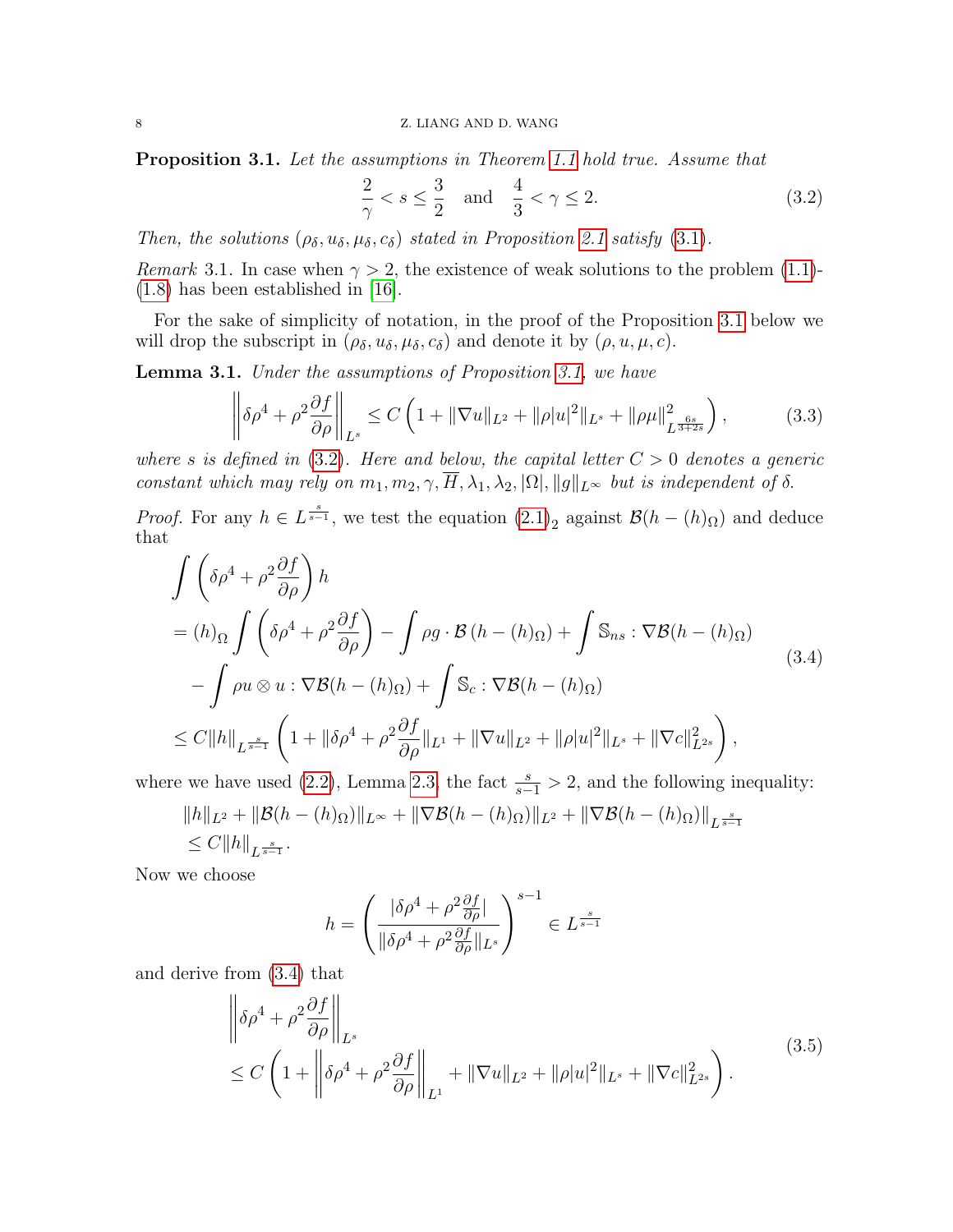Next, by [\(1.6\)](#page-1-3), [\(1.10\)](#page-2-2), and the interpolation theorem, it holds that

<span id="page-8-0"></span>
$$
\left\| \rho \frac{\partial f}{\partial c} \right\|_{L^{\frac{6s}{3+2s}}}^2 \le C + C \|\rho \ln \rho \|^2_{L^{\frac{6s}{3+2s}}} \n\le C + C \|\rho^{\gamma}\|_{L^s}^{\frac{(4s-3)}{(3(\gamma s-1)}+\eta} \n\le C + C \left\| \rho^4 + \rho^2 \frac{\partial f}{\partial \rho} \right\|_{L^s}^{\frac{(4s-3)}{(3(\gamma s-1)}+\eta}.
$$
\n(3.6)

Since  $\gamma > \frac{4}{3}$ , if  $\eta > 0$  is small, one has

$$
\frac{(4s-3)}{3(\gamma s - 1)} + \eta < 1.
$$

Utilizing  $(1.7)$  and  $(3.6)$ , we obtain

<span id="page-8-1"></span>
$$
\|\nabla c\|_{L^{2s}}^2 \le C \|\nabla^2 c\|_{L^{\frac{6s}{3+2s}}}^2 \le C \|\Delta c\|_{L^{\frac{6s}{3+2s}}}^2
$$
  
\n
$$
\le C \left\|\rho \frac{\partial f}{\partial c}\right\|_{L^{\frac{6s}{3+2s}}}^2 + C \|\rho\mu\|_{L^{\frac{6s}{3+2s}}}^2
$$
  
\n
$$
\le C + \frac{1}{2} \left\|\delta \rho^4 + \rho^2 \frac{\partial f}{\partial \rho}\right\|_{L^s} + C \|\rho\mu\|_{L^{\frac{6s}{3+2s}}}^2.
$$
\n(3.7)

Substituting  $(3.7)$  into  $(3.5)$ , we conclude  $(3.3)$ . The proof of Lemma [3.1](#page-7-5) is completed.  $\Box$ 

*Remark* 3.2. Due to the boundary condition  $\frac{\partial \mu}{\partial n} = 0$  and the coupling of the chemical potential  $\mu$  with the density  $\rho$ , the restriction  $\gamma > \frac{4}{3}$  seems critical in our proof especially when closing a priori estimates on the pressure function. See also Lemmas [3.4-](#page-17-0)[3.5](#page-18-0) below.

Next, we shall deduce some weighted estimates on the pressure and kinetic energy together, i.e., the weighted total energy motivated by [\[14,](#page-20-8) [24\]](#page-21-0). As in [\[12\]](#page-20-7), we introduce

<span id="page-8-3"></span>
$$
\xi(x) = \frac{\phi(x)\nabla\phi(x)}{\left(\phi(x) + |x - x^*|^{\frac{2}{2-\alpha}}\right)^{\alpha}} \quad \text{with} \quad x, x^* \in \overline{\Omega}, \ \alpha \in (0, 1), \tag{3.8}
$$

where the function  $\phi(x) \in C^2(\overline{\Omega})$  can be regarded as the distance function when  $x \in \Omega$ is close to the boundary, smoothly extended to the whole domain  $\Omega$ . In particular,

<span id="page-8-2"></span>
$$
\begin{cases}\n\phi(x) > 0 \text{ in } \Omega \text{ and } \phi(x) = 0 \text{ on } \partial\Omega, \\
|\phi(x)| \ge k_1 \text{ if } x \in \Omega \text{ and } \text{dist}(x, \partial\Omega) \ge k_2, \\
\nabla \phi = \frac{x - \tilde{x}}{\phi(x)} = \frac{x - \tilde{x}}{|x - \tilde{x}|} \text{ if } x \in \Omega \text{ and } \text{dist}(x, \partial\Omega) = |x - \tilde{x}| \le k_2,\n\end{cases}
$$
\n(3.9)

where the constants  $k_i > 0$ ,  $i = 1, 2$ , are given. See for example [\[26,](#page-21-4) Exercise 1.15] for details.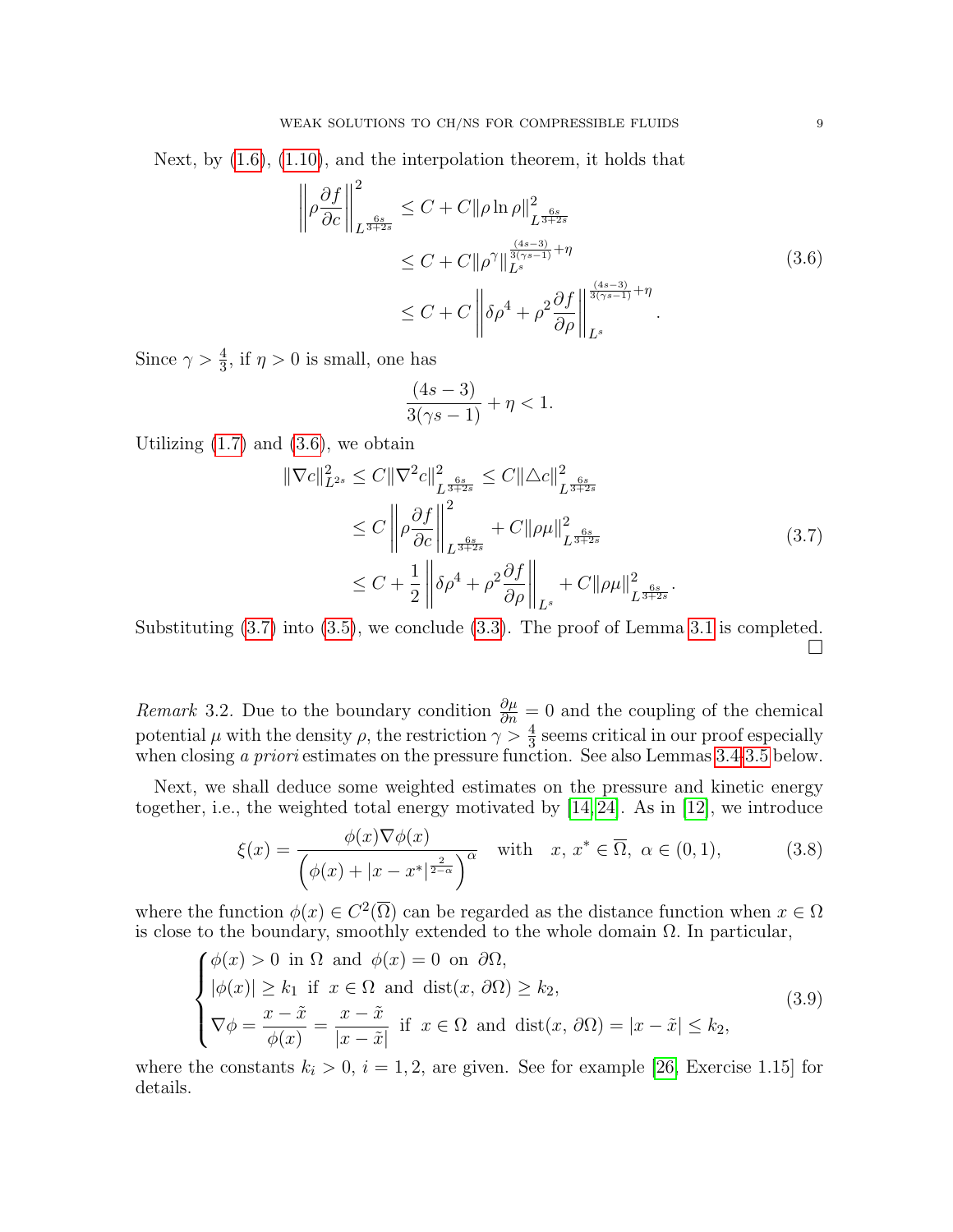<span id="page-9-2"></span>**Lemma 3.2.** Let  $(\rho, u, \mu, c)$  be the solutions stated in Proposition [2.1.](#page-4-0) Then, for  $\alpha \in$  $(0, 1)$ , the following properties hold:

(i) In case of  $x^* \in \partial \Omega$ , we have

<span id="page-9-0"></span>
$$
\int_{B_{k_2}(x^*)\cap\Omega} \frac{\left(\delta\rho^4 + \rho^\gamma + \rho|u|^2\right)(x)}{|x - x^*|^\alpha} dx
$$
\n
$$
\leq C \left(1 + \|\nabla u\|_{L^2} + \|\rho|u|^2\|_{L^{\frac{3}{2}}} + \|\rho\mu\|_{L^{\frac{3}{2}}}^2\right),
$$
\n(3.10)

where  $k_2$  is taken from [\(3.9\)](#page-8-2), and C is independent of  $x^*$ .

(ii) In case of  $x^* \in \Omega$ , we have

<span id="page-9-1"></span>
$$
\int_{B_r(x^*)} \frac{\left(\delta \rho^4 + \rho^\gamma + \rho |u|^2\right)(x)}{|x - x^*|^\alpha} dx
$$
\n
$$
\leq C \left(1 + \|\nabla u\|_{L^2} + \|\rho |u|^2\|_{L^{\frac{3}{2}}} + \|\rho \mu\|_{L^{\frac{3}{2}}}^2\right),
$$
\n(3.11)

where  $r=\frac{1}{3}$  $\frac{1}{3}$ dist $(x^*, \partial\Omega) > 0$ , and C is independent of r or  $x^*$ .

Proof. In order to prove Lemma [3.2](#page-9-2) we borrow some ideas developed in [\[12,](#page-20-7)[19,](#page-20-16)[24\]](#page-21-0) and modify the proof in [\[16\]](#page-20-4).

Write the function  $f(\rho, c)$  in [\(1.6\)](#page-1-3) as

$$
f(\rho, c) = \rho^{\gamma} + \left(H_1(c) + \overline{H}\right) \ln \rho + H_2(c) - \overline{H} \ln \rho = \widetilde{f}(\rho, c) - \overline{H} \ln \rho,
$$

where

$$
\widetilde{f}(\rho, c) = \rho^{\gamma} + \left(H_1(c) + \overline{H}\right) \ln \rho + H_2(c).
$$

Then, we have

<span id="page-9-4"></span>
$$
\rho^2 \frac{\partial f(\rho, c)}{\partial \rho} = \rho^2 \frac{\partial f(\rho, c)}{\partial \rho} - \rho \overline{H},\tag{3.12}
$$

and

<span id="page-9-6"></span>
$$
\rho^2 \frac{\partial \widetilde{f}(\rho, c)}{\partial \rho} = (\gamma - 1)\rho^{\gamma} + \rho \left( H_1(c) + \overline{H} \right) \ge (\gamma - 1)\rho^{\gamma} \ge 0, \tag{3.13}
$$

due to  $(1.10)$  and  $(2.3)$ .

**Stpe 1: Proof of** [\(3.10\)](#page-9-0): From [\(3.8\)](#page-8-3) and [\(3.9\)](#page-8-2) we see that  $\xi \in L^{\infty} \cap W_0^{1,p}$  with  $p \in [2, \frac{3}{\alpha}]$  $\frac{3}{\alpha}$ ). Furthermore, by [\(3.9\)](#page-8-2) and the fact  $\frac{2}{2-\alpha} > 1$ , one has

<span id="page-9-3"></span>
$$
\phi(x) < \phi(x) + |x - x^*|^{\frac{2}{2-\alpha}} \le C|x - x^*|.\tag{3.14}
$$

With [\(3.9\)](#page-8-2) and [\(3.14\)](#page-9-3), one deduces that, for dist $(x, \partial\Omega) \leq k_2$ ,

<span id="page-9-5"></span>
$$
C + \frac{C}{|x - x^*|^{\alpha}} \ge \text{div}\xi(x) \ge -C + \frac{(1 - \alpha)}{2} \frac{|\nabla \phi(x)|^2}{\left(\phi(x) + |x - x^*|^{\frac{2}{2 - \alpha}}\right)^{\alpha}} \ge -C + \frac{C}{|x - x^*|^{\alpha}}.
$$
\n(3.15)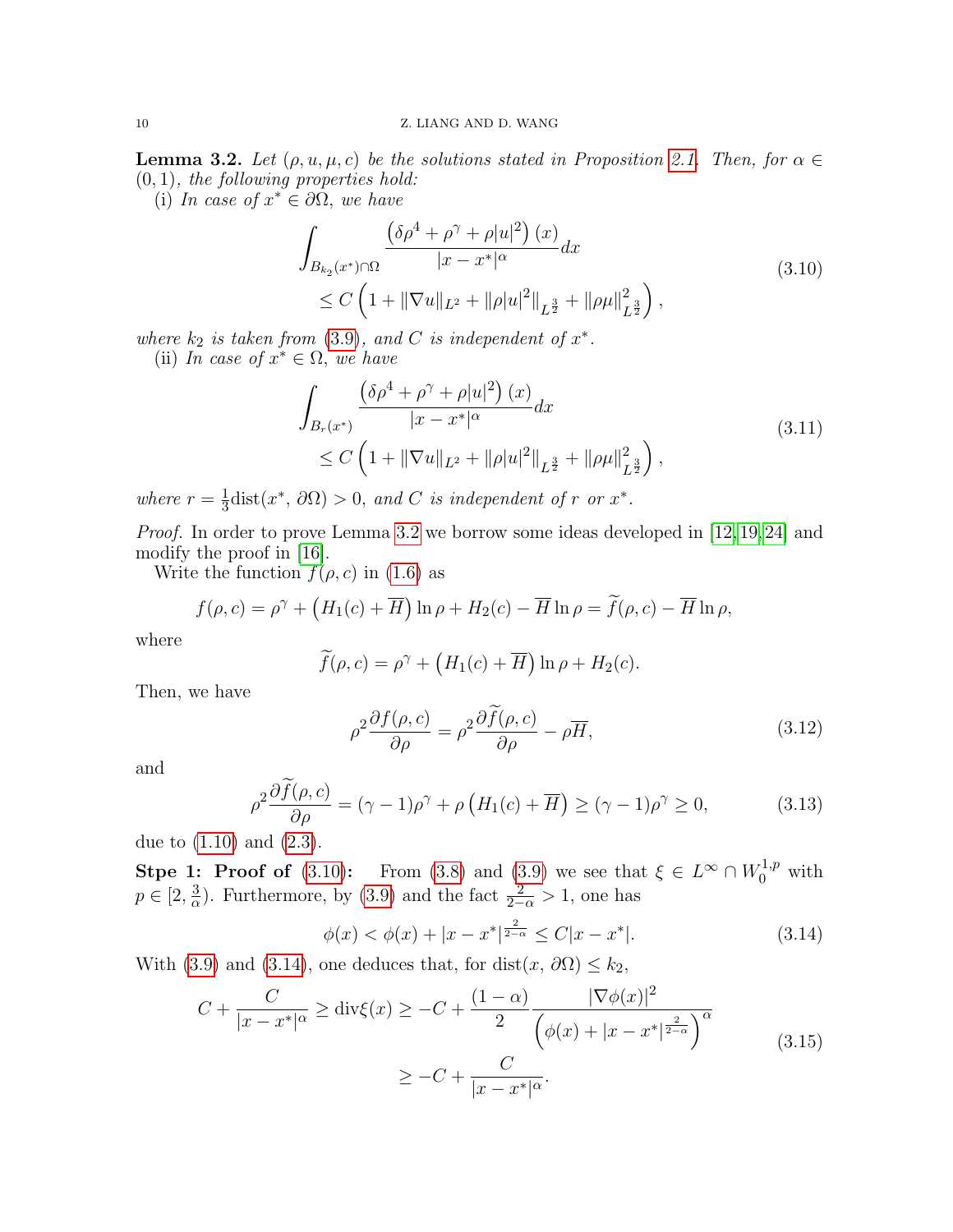Thanks to [\(3.12\)](#page-9-4), we multiply  $(2.1)<sub>2</sub>$  $(2.1)<sub>2</sub>$  by  $\xi$  to obtain

<span id="page-10-0"></span>
$$
\int \left( \delta \rho^4 + \rho^2 \frac{\partial \tilde{f}}{\partial \rho} \right) \operatorname{div} \xi + \int \rho u \otimes u : \nabla \xi
$$
\n
$$
= - \int \rho g \cdot \xi + \int \left( \mathbb{S}_{ns} + \mathbb{S}_c \right) : \nabla \xi + \overline{H} \int \rho \operatorname{div} \xi. \tag{3.16}
$$

By [\(1.10\)](#page-2-2), [\(2.2\)](#page-4-3)-[\(2.3\)](#page-4-6), [\(3.15\)](#page-9-5), and the fact  $\xi \in L^{\infty} \cap W_0^{1,3}$  $_{0}^{1,3}$ , we estimate the right-hand side of [\(3.16\)](#page-10-0) as

<span id="page-10-1"></span>
$$
\left| -\int \rho g \cdot \xi + \int \left( \mathbb{S}_{ns} + \mathbb{S}_c \right) : \nabla \xi \right| \le C(\alpha) \left( 1 + \|\nabla u\|_{L^2} + \|\nabla c\|_{L^3}^2 \right)
$$
\n
$$
\le C(\alpha) \left( 1 + \|\nabla u\|_{L^2} + \|\Delta c\|_{L^2}^2 \right),
$$
\n(3.17)

and

$$
\left| \overline{H} \int \rho \text{div}\xi \right| \le C \left( 1 + \int \frac{\rho(x)}{|x - x^*|^\alpha} dx \right). \tag{3.18}
$$

For the left-hand side of [\(3.16\)](#page-10-0), it holds from [\(3.13\)](#page-9-6) and [\(3.15\)](#page-9-5) that

$$
\int \left( \delta \rho^4 + \rho^2 \frac{\partial \widetilde{f}}{\partial \rho} \right) \operatorname{div} \xi \ge - C \int \left( \delta \rho^4 + \rho^2 \frac{\partial \widetilde{f}}{\partial \rho} \right) + C \int_{\Omega \cap B_{k_2}(x^*)} \frac{\left( \delta \rho^4 + \rho^2 \frac{\partial \widetilde{f}}{\partial \rho} \right)}{|x - x^*|^{\alpha}}.
$$
\n(3.19)

By  $(3.9)$ , one has

$$
\partial_j \partial_i \phi = \frac{\partial_i (x - \tilde{x})^j}{\phi} - \frac{\partial_j \phi \partial_i \phi}{\phi}.
$$

Then,

$$
\int \frac{\phi \rho u \otimes u \partial_j \partial_i \phi}{\left(\phi + |x - x^*|^{\frac{2}{2-\alpha}}\right)^\alpha} = \int \frac{\rho |u|^2}{\left(\phi + |x - x^*|^{\frac{2}{2-\alpha}}\right)^\alpha} - \int \frac{\rho |u \cdot \nabla \phi|^2}{\left(\phi + |x - x^*|^{\frac{2}{2-\alpha}}\right)^\alpha}.
$$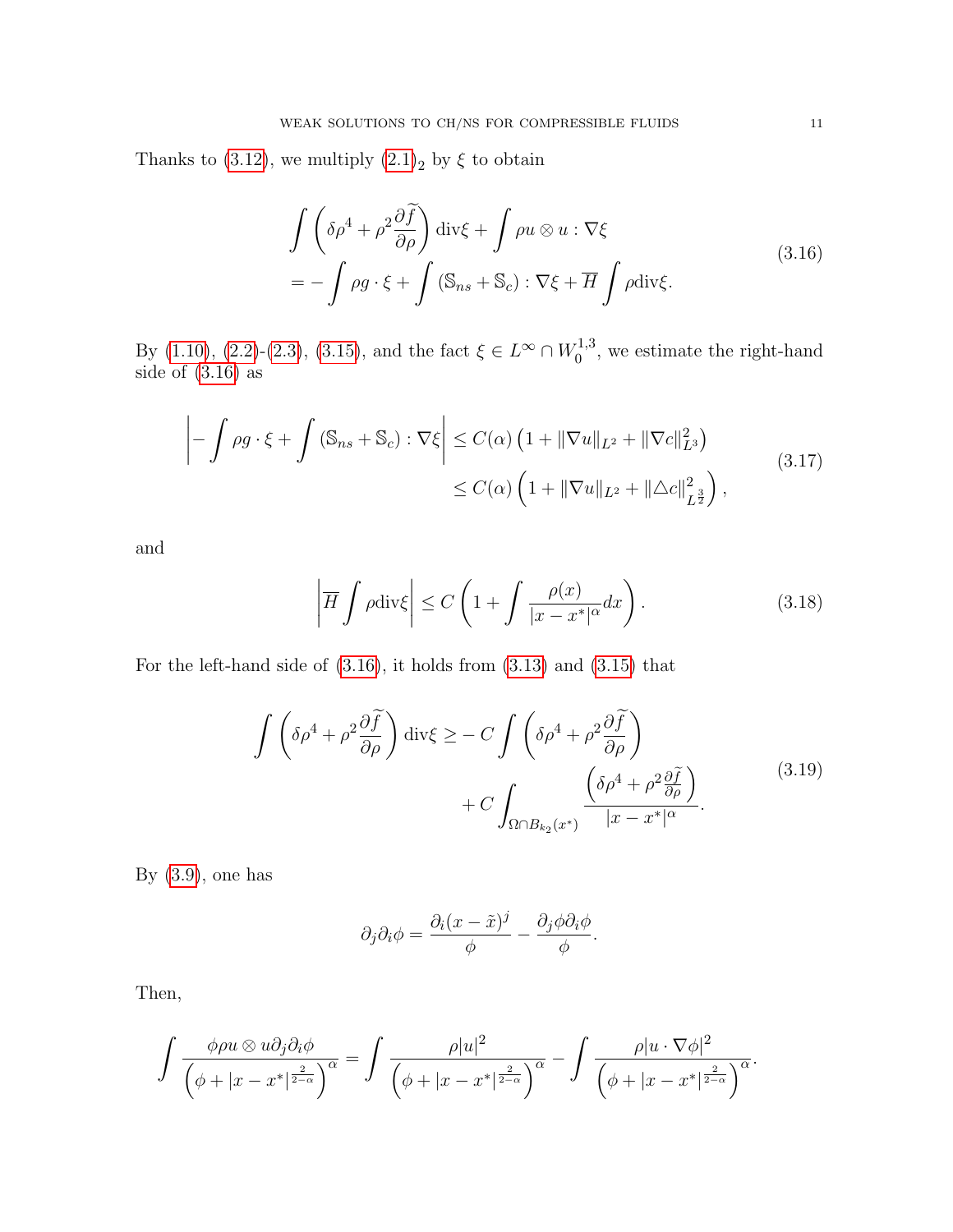Thus we have the following computation and estimate:

<span id="page-11-0"></span>
$$
\int \rho u \otimes u : \nabla \xi
$$
\n
$$
= \int \frac{\rho |u|^2}{\left(\phi + |x - x^*|^{\frac{2}{2-\alpha}}\right)^\alpha} - \alpha \int \frac{\phi \rho (u \cdot \nabla \phi)^2}{\left(\phi + |x - x^*|^{\frac{2}{2-\alpha}}\right)^{\alpha+1}} - \alpha \int \frac{\phi \rho (u \cdot \nabla |x - x^*|^{\frac{2}{2-\alpha}})(u \cdot \nabla \phi)}{\left(\phi + |x - x^*|^{\frac{2}{2-\alpha}}\right)^{\alpha+1}} \geq (1 - \alpha) \int \frac{\rho |u|^2}{\left(\phi + |x - x^*|^{\frac{2}{2-\alpha}}\right)^\alpha} - \alpha \int \frac{\phi \rho (u \cdot \nabla |x - x^*|^{\frac{2}{2-\alpha}})(u \cdot \nabla \phi)}{\left(\phi + |x - x^*|^{\frac{2}{2-\alpha}}\right)^{\alpha+1}} \geq \frac{(1 - \alpha)}{2} \int \frac{\rho |u|^2}{\left(\phi + |x - x^*|^{\frac{2}{2-\alpha}}\right)^\alpha} - C \int \frac{\phi^2 \rho |u|^2 |x - x^*|^{\frac{2\alpha}{2-\alpha}}}{\left(\phi + |x - x^*|^{\frac{2}{2-\alpha}}\right)^{\alpha+2}} \geq C \int_{\Omega \cap B_{k_2}(x^*)} \frac{\rho |u|^2}{|x - x^*|^{\alpha}} - C \|\rho |u|^2 \|\rho u\|^2 \|\rho u\|^2.
$$
\n(8.14)

where we have used  $(3.14)$  and the Cauchy inequality. Therefore, taking  $(3.17)-(3.20)$  $(3.17)-(3.20)$  $(3.17)-(3.20)$ into account, using [\(3.7\)](#page-8-1), [\(3.3\)](#page-7-4), and  $\frac{6s}{3+2s} < \frac{3}{2}$  $\frac{3}{2}$ , we deduce from  $(3.16)$  that

<span id="page-11-2"></span>
$$
\int_{\Omega \cap B_{k_2}(x^*)} \frac{\delta \rho^4 + \rho^2 \frac{\partial \tilde{f}}{\partial \rho} + \rho |u|^2}{|x - x^*|^{\alpha}} \n\leq C \left( \| \delta \rho^4 + \rho^2 \frac{\partial f}{\partial \rho} \|_{L^1} + \| \nabla u \|_{L^2} + \| \rho |u|^2 \|_{L^1} + \| \Delta c \|_{L^2}^2 \right) \n+ C \int \frac{\rho(x)}{|x - x^*|^{\alpha}} dx \n\leq C \left( 1 + \| \nabla u \|_{L^2} + \| \rho |u|^2 \|_{L^{\frac{3}{2}}} + \| \rho \mu \|_{L^{\frac{3}{2}}}^2 \right) + C \int \frac{\rho(x)}{|x - x^*|^{\alpha}} dx.
$$
\n(3.21)

Finally, thanks to [\(2.3\)](#page-4-6) and [\(3.13\)](#page-9-6), one has

<span id="page-11-1"></span>
$$
C \int \frac{\rho(x)}{|x - x^*|^{\alpha}} dx = C \left( \int_{\Omega \setminus B_{k_2}(x^*)} + \int_{\Omega \cap B_{k_2}(x^*)} \right) \frac{\rho(x)}{|x - x^*|^{\alpha}} dx
$$
  
\n
$$
\leq C + C \int_{\Omega \cap B_{k_2}(x^*)} \frac{\rho(x)}{|x - x^*|^{\alpha}} dx
$$
  
\n
$$
\leq C + \frac{1}{2} \int_{\Omega \cap B_{k_2}(x^*)} \frac{\rho^2 \frac{\partial \tilde{f}}{\partial \rho}}{|x - x^*|^{\alpha}}.
$$
\n(3.22)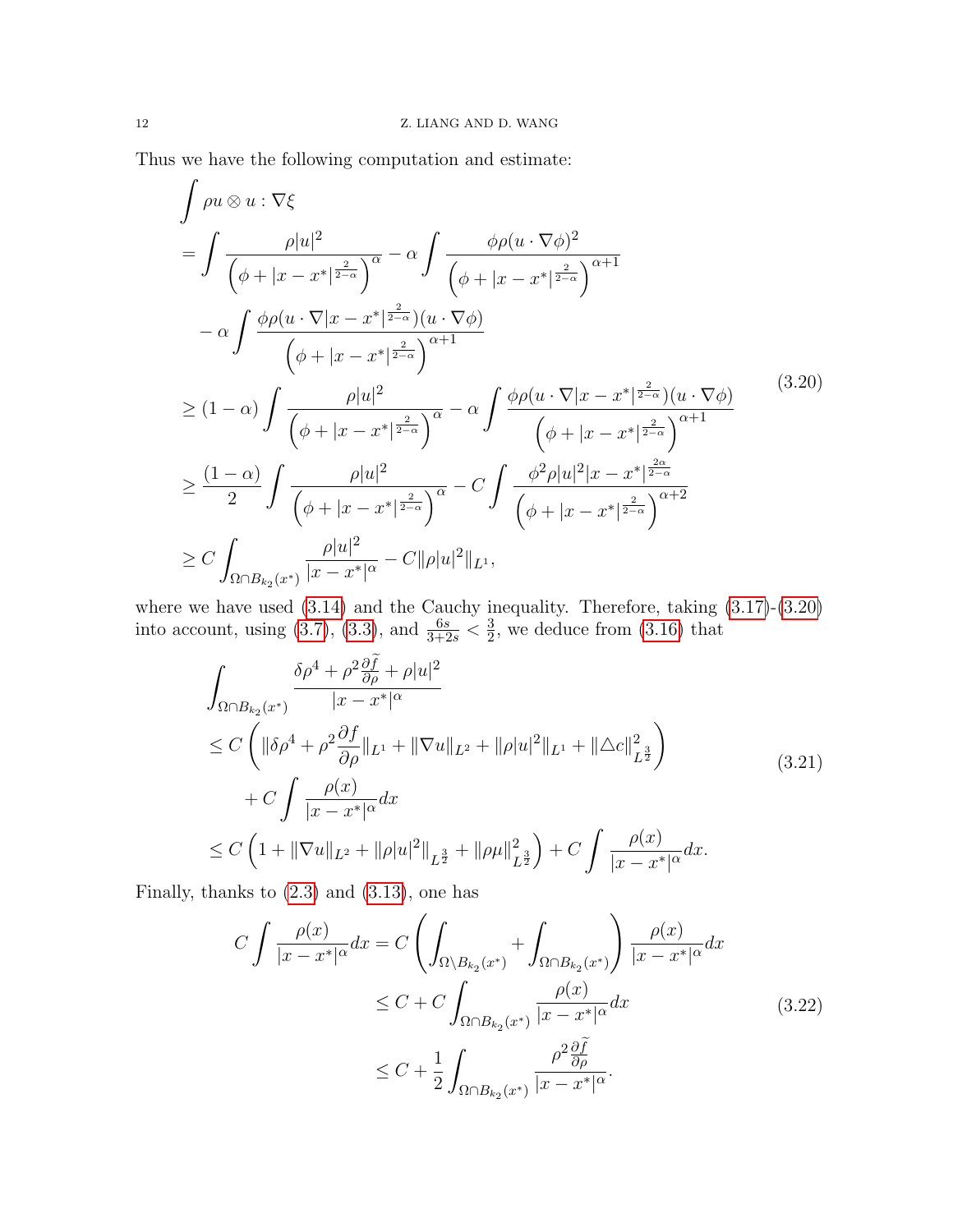Substituting  $(3.22)$  back into  $(3.21)$ , we obtain  $(3.10)$ .

Stpe 2: Proof of [\(3.11\)](#page-9-1): Let dist( $x^*$ ,  $\partial\Omega$ ) = 3r > 0, and  $\chi$  be the smooth cut-off function satisfying

<span id="page-12-1"></span>
$$
\chi(x) = 1
$$
 if  $x \in B_r(x^*)$ ,  $\chi(x) = 0$  if  $x \notin B_{2r}(x^*)$ ,  $|\nabla \chi(x)| \le 2r^{-1}$ . (3.23)

If we multiply  $(2.1)_2$  $(2.1)_2$  by  $\frac{x-x^*}{|x-x^*|}$  $\frac{x-x^*}{|x-x^*|^\alpha} \chi^2$ , we get

<span id="page-12-0"></span>
$$
\int \left( \delta \rho^4 + \rho^2 \frac{\partial \widetilde{f}}{\partial \rho} \right) \frac{3 - \alpha}{|x - x^*|} \chi^2 + \int \rho u \otimes u : \nabla \left( \frac{x - x^*}{|x - x^*|} \chi^2 \right)
$$
\n
$$
= - \int \rho g \cdot \frac{x - x^*}{|x - x^*|} \chi^2 + \int (\mathbb{S}_{ns} + \mathbb{S}_c) : \nabla \left( \frac{x - x^*}{|x - x^*|} \chi^2 \right)
$$
\n
$$
- 2 \int \left( \delta \rho^4 + \rho^2 \frac{\partial f}{\partial \rho} \right) \chi \frac{\nabla \chi \cdot (x - x^*)}{|x - x^*|} + \overline{H} \int \rho \frac{3 - \alpha}{|x - x^*|} \chi^2.
$$
\n(3.24)

From the following computation,

$$
\partial_i \left( \frac{x^j - (x^*)^j}{|x - x^*|^\alpha} \chi^2 \right) \n= \frac{\partial_i (x^j - (x^*)^j)}{|x - x^*|^\alpha} \chi^2 - \alpha \frac{(x^j - (x^*)^j)(x^i - (x^*)^i)}{|x - x^*|^\alpha} \chi^2 + 2\chi \frac{x^j - (x^*)^j}{|x - x^*|^\alpha} \partial_i \chi,
$$

one sees that the second term on the left-hand side of [\(3.24\)](#page-12-0) satisfies

<span id="page-12-2"></span>
$$
\int \rho u \otimes u : \nabla \left( \frac{x - x^*}{|x - x^*|^\alpha} \chi^2 \right)
$$
\n
$$
\geq (1 - \alpha) \int \frac{\rho |u|^2}{|x - x^*|^\alpha} \chi^2 + 2 \int \frac{\chi \rho(u \cdot \nabla \chi)(u \cdot (x - x^*))}{|x - x^*|^\alpha}
$$
\n
$$
\geq \frac{1 - \alpha}{2} \int \frac{\rho |u|^2}{|x - x^*|^\alpha} \chi^2 - C \int_{B_{2r}(x^*) \backslash B_r(x^*)} \frac{\rho |u|^2}{|x - x^*|^\alpha},
$$
\n(3.25)

where the constant  $C$  is independent of  $r$ , and for the last inequality we have used  $|\nabla \chi||x - x^*| \leq 4$  for any  $x \in \overline{B}_{2r}(x^*) \setminus B_r(x^*)$ . Owing to [\(3.23\)](#page-12-1), [\(3.7\)](#page-8-1), and the fact

$$
\nabla \left(\frac{x - x^*}{|x - x^*|^\alpha} \chi^2\right) \in L^3,
$$

we have the following estimates:

$$
\left| -\int \rho g \cdot \frac{x - x^*}{|x - x^*|^\alpha} \chi^2 + \int (\mathbb{S}_{ns} + \mathbb{S}_c) : \nabla \left( \frac{x - x^*}{|x - x^*|^\alpha} \chi^2 \right) \right|
$$
\n
$$
\leq C \left( 1 + \|\nabla u\|_{L^2} + \|\triangle c\|_{L^{\frac{3}{2}}}^2 \right),
$$
\n(3.26)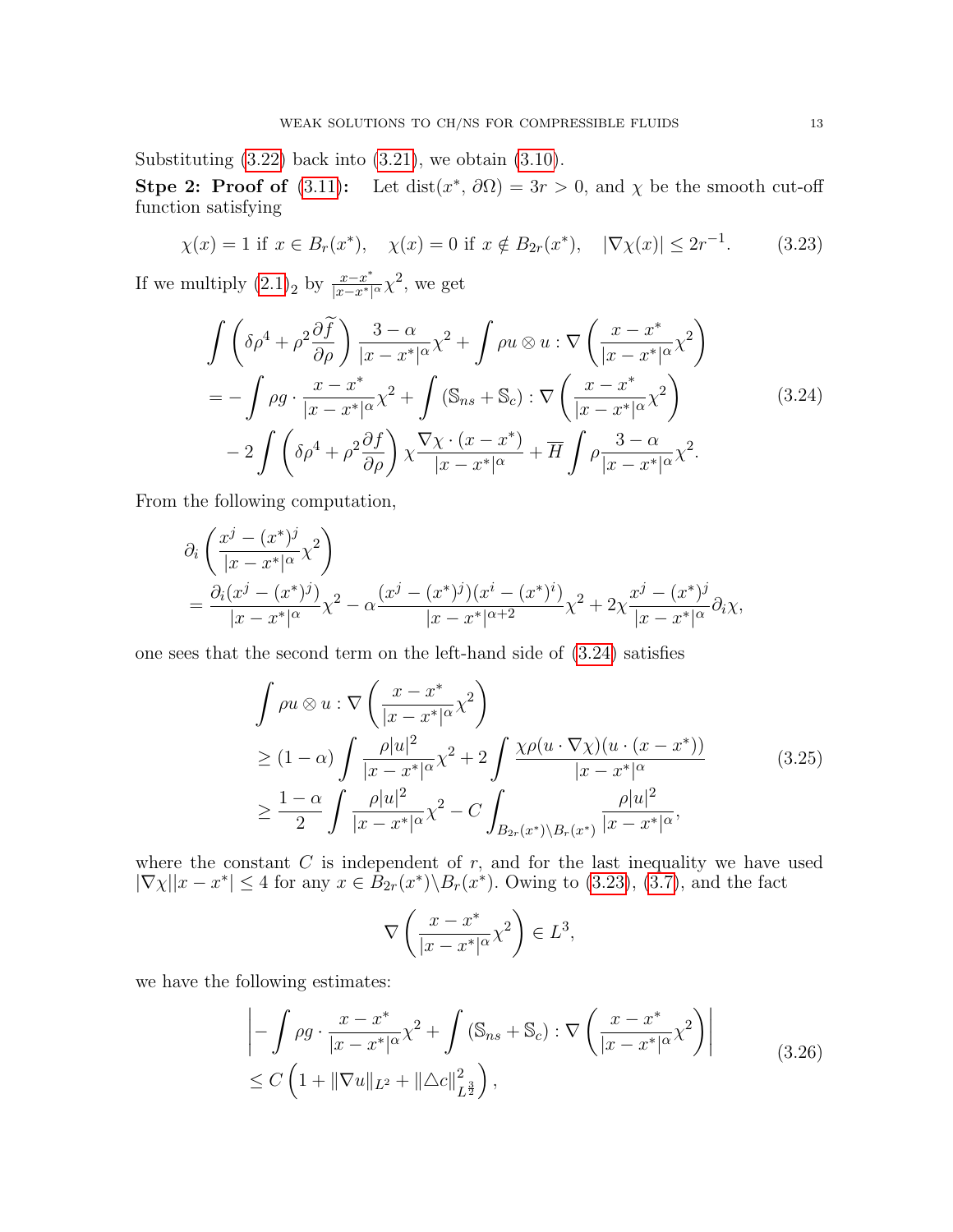and

<span id="page-13-0"></span>
$$
\begin{split}\n&\left|-2\int \left(\delta \rho^{4}+\rho^{2}\frac{\partial f}{\partial \rho}\right) \chi \frac{\nabla \chi \cdot (x-x^{*})}{|x-x^{*}|^{\alpha}} + \overline{H} \int \rho \frac{3-\alpha}{|x-x^{*}|^{\alpha}} \chi^{2}\right| \\
&\leq C \int_{B_{2r}(x^{*}) \backslash B_{r}(x^{*})} \frac{\left(\delta \rho^{4}+\rho^{2}\frac{\partial \widetilde{f}}{\partial \rho}\right)}{|x-x^{*}|^{\alpha}} + C \int_{B_{2r}(x^{*})} \frac{\rho(x)}{|x-x^{*}|^{\alpha}} dx,\n\end{split} \tag{3.27}
$$

where  $C$  is independent of  $r$ .

With the above three estimates  $(3.25)-(3.27)$  $(3.25)-(3.27)$  $(3.25)-(3.27)$  in hand, we deduce from  $(3.24)$  that

<span id="page-13-1"></span>
$$
\int_{B_r(x^*)} \frac{\left(\delta \rho^4 + \rho^2 \frac{\partial \tilde{f}}{\partial \rho} + \rho |u|^2\right)(x)}{|x - x^*|^{\alpha}} dx
$$
\n
$$
\leq C \left(1 + \|\nabla u\|_{L^2} + \|\triangle c\|_{L^{\frac{3}{2}}}^2\right)
$$
\n
$$
+ C \int_{B_{2r}(x^*) \setminus B_r(x^*)} \frac{\left(\delta \rho^4 + \rho^2 \frac{\partial \tilde{f}}{\partial \rho} + \rho |u|^2\right)(x)}{|x - x^*|^{\alpha}} dx
$$
\n
$$
+ C \int_{B_{2r}(x^*)} \frac{\rho(x)}{|x - x^*|^{\alpha}} dx.
$$
\n(3.28)

By  $(3.21)-(3.22)$  $(3.21)-(3.22)$  $(3.21)-(3.22)$  and the following estimate

$$
C \int_{B_{2r}(x^*)} \frac{\rho(x)}{|x - x^*|^{\alpha}} dx = C \left( \int_{B_r(x^*)} + \int_{B_{2r}(x^*) \backslash B_r(x^*)} \frac{\rho(x)}{|x - x^*|^{\alpha}} dx \right)
$$
  

$$
\leq C + \frac{1}{2} \int \frac{\rho^2 \frac{\partial \tilde{f}}{\partial \rho}(x)}{|x - x^*|^{\alpha}} + C \int_{B_{2r}(x^*) \backslash B_r(x^*)} \frac{\rho^2 \frac{\partial \tilde{f}}{\partial \rho}(x)}{|x - x^*|^{\alpha}} dx,
$$

we obtain from [\(3.28\)](#page-13-1) that

<span id="page-13-2"></span>
$$
\int_{B_r(x^*)} \frac{\left(\delta \rho^4 + \rho^2 \frac{\partial \tilde{f}}{\partial \rho} + \rho |u|^2\right)(x)}{|x - x^*|^{\alpha}} dx
$$
\n
$$
\leq C \left(1 + \|\nabla u\|_{L^2} + \|\rho |u|^2\|_{L^{\frac{3}{2}}} + \|\rho \mu\|_{L^{\frac{3}{2}}}^2\right)
$$
\n
$$
+ C \int_{B_{2r}(x^*) \setminus B_r(x^*)} \frac{\left(\delta \rho^4 + \rho^2 \frac{\partial \tilde{f}}{\partial \rho} + \rho |u|^2\right)(x)}{|x - x^*|^{\alpha}} dx.
$$
\n(3.29)

It remains to deal with the last term in [\(3.29\)](#page-13-2). To this end, we use the ideas developed in [\[16\]](#page-20-4) and divide the proof into two cases: (1)  $x^* \in \Omega$  is far away from the boundary;  $(2)$   $x^* \in \Omega$  is close to the boundary.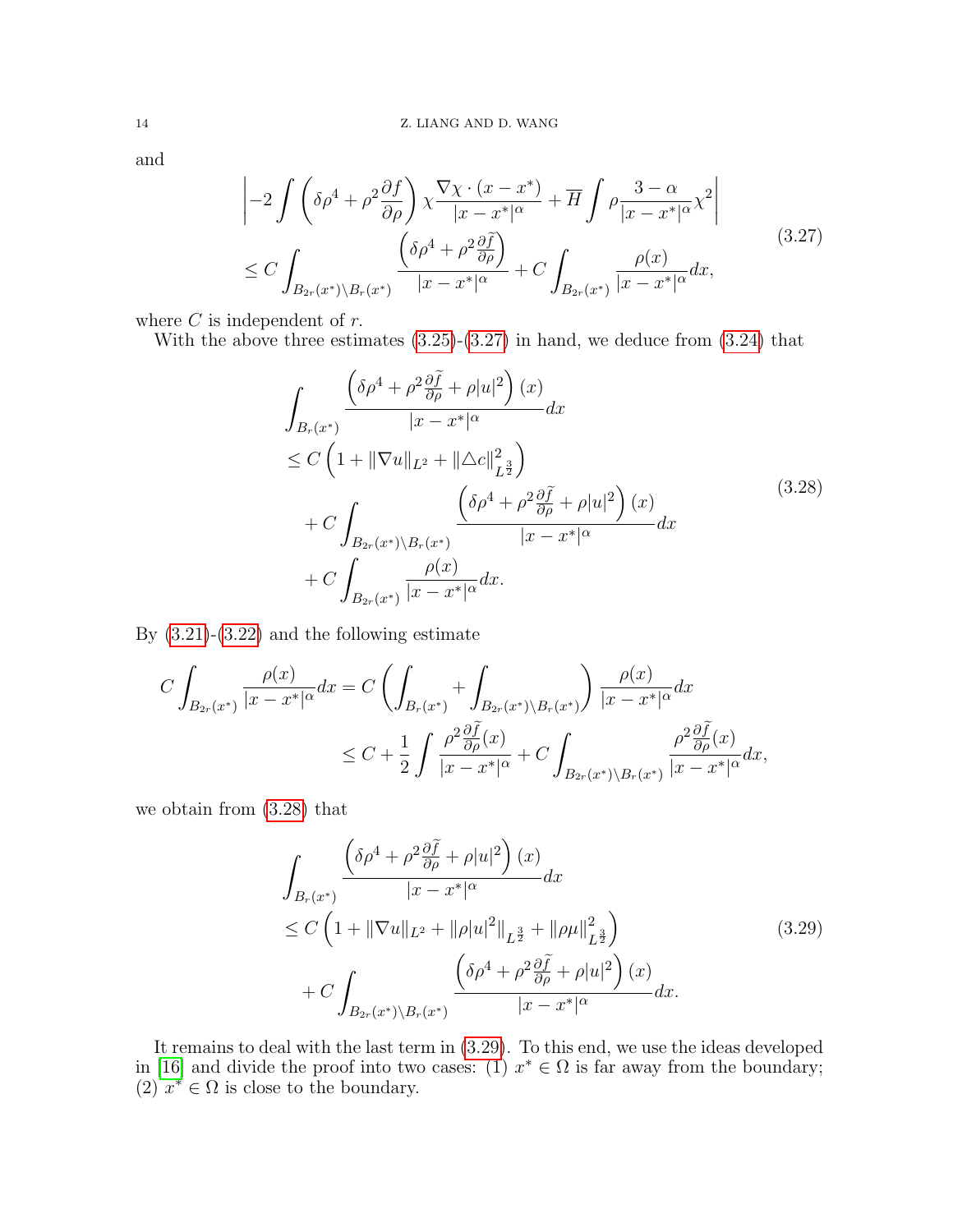(1) For the case of dist $(x^*, \partial\Omega) = 3r \ge \frac{k_2}{2} > 0$  with  $k_2$  being taken from [\(3.9\)](#page-8-2), it is clear that

<span id="page-14-0"></span>
$$
\int_{B_{2r}(x^*)\backslash B_r(x^*)} \frac{\left(\delta \rho^4 + \rho^2 \frac{\partial \tilde{f}}{\partial \rho} + \rho |u|^2\right)(x)}{|x - x^*|^{\alpha}} dx \le C(k_2) \left\|\delta \rho^4 + \rho^2 \frac{\partial \tilde{f}}{\partial \rho} + \rho |u|^2\right\|_{L^1}.
$$
 (3.30)

With [\(3.30\)](#page-14-0), as well as [\(3.12\)](#page-9-4)-[\(3.13\)](#page-9-6), [\(3.22\)](#page-11-1), Lemma [3.1,](#page-7-5) we deduce from [\(3.29\)](#page-13-2) that

<span id="page-14-2"></span>
$$
\int_{B_r(x^*)} \frac{(\delta \rho^4 + \rho^\gamma + \rho |u|^2) (x)}{|x - x^*|^{\alpha}} dx
$$
\n
$$
\leq C \int_{B_r(x^*)} \frac{\left(\delta \rho^4 + \rho^2 \frac{\partial \tilde{f}}{\partial \rho} + \rho |u|^2\right) (x)}{|x - x^*|^{\alpha}} dx
$$
\n
$$
\leq C \left(1 + \|\nabla u\|_{L^2} + \|\rho |u|^2\|_{L^{\frac{3}{2}}} + \|\rho \mu\|_{L^{\frac{3}{2}}}^2 + \|\delta \rho^4 + \rho^2 \frac{\partial \tilde{f}}{\partial \rho} + \rho |u|^2\|_{L^1}\right)
$$
\n
$$
\leq C \left(1 + \|\nabla u\|_{L^2} + \|\rho |u|^2\|_{L^{\frac{3}{2}}} + \|\rho \mu\|_{L^{\frac{3}{2}}}^2\right).
$$
\n(3.31)

(2) For the case of  $x^* \in \Omega$  close to the boundary, that is,  $dist(x^*, \partial \Omega) = 3r < \frac{k_2}{2}$ , let  $|x^* - \tilde{x}^*| = \text{dist}(x^*, \partial\Omega)$  with  $\tilde{x}^* \in \partial\Omega$ . Then, one deduces (see Figure 1 below) that

<span id="page-14-1"></span>
$$
4|x - x^*| \ge |x - \tilde{x}^*|, \quad \forall \ x \notin B_r(x^*). \tag{3.32}
$$



Figure 1. Near boundary points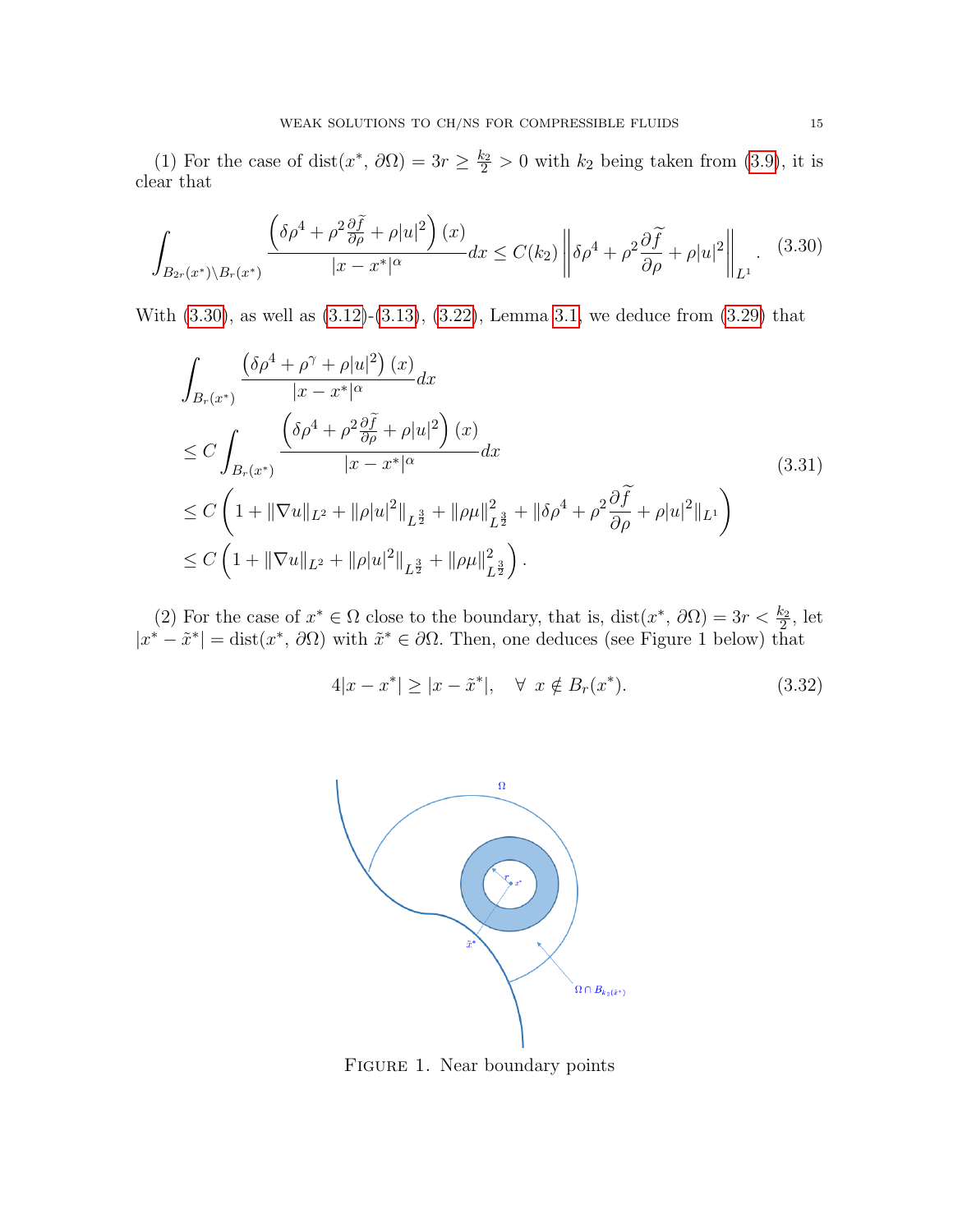Making use of  $(3.32)$  and  $(3.21)-(3.22)$  $(3.21)-(3.22)$  $(3.21)-(3.22)$ , we have the following estimate,

<span id="page-15-0"></span>
$$
C \int_{B_{2r}(x^*)\backslash B_r(x^*)} \frac{\left(\delta \rho^4 + \rho^2 \frac{\partial \tilde{f}}{\partial \rho} + \rho |u|^2\right)(x)}{|x - x^*|^{\alpha}} dx
$$
  
\n
$$
\leq C \int_{\Omega \cap B_{k_2}(\tilde{x}^*)} \frac{\left(\delta \rho^4 + \rho^2 \frac{\partial \tilde{f}}{\partial \rho} + \rho |u|^2\right)(x)}{|x - \tilde{x}^*|^{\alpha}} dx
$$
  
\n
$$
\leq C \left(1 + \|\nabla u\|_{L^2} + \|\rho |u|^2\|_{L^{\frac{3}{2}}} + \|\rho \mu\|_{L^{\frac{3}{2}}}^2\right).
$$
\n(3.33)

This inequality  $(3.33)$  and  $(3.12)-(3.13)$  $(3.12)-(3.13)$  $(3.12)-(3.13)$  ensure that  $(3.29)$  leads to

<span id="page-15-1"></span>
$$
\int_{B_r(x^*)} \frac{\left(\delta \rho^4 + \rho^\gamma + \rho |u|^2\right)(x)}{|x - x^*|^\alpha} dx
$$
\n
$$
\leq C \int_{B_r(x^*)} \frac{\left(\delta \rho^4 + \rho^2 \frac{\partial \tilde{f}}{\partial \rho} + \rho |u|^2\right)(x)}{|x - x^*|^\alpha} dx
$$
\n
$$
\leq C \left(1 + \|\nabla u\|_{L^2} + \|\rho |u|^2\|_{L^{\frac{3}{2}}} + \|\rho \mu\|_{L^{\frac{3}{2}}}^2\right).
$$
\n(3.34)

Therefore, the desired estimate [\(3.11\)](#page-9-1) follows immediately from [\(3.31\)](#page-14-2) and [\(3.34\)](#page-15-1). The proof of Lemma [3.2](#page-9-2) is completed.  $\Box$ 

The next lemma provides a refined estimate on the weighted energy obtained in Lemma [3.2.](#page-9-2)

<span id="page-15-4"></span>Lemma 3.3. Let the assumptions in Lemma [3.2](#page-9-2) hold true. Assume that there is a constant  $M$  uniform in  $\delta$ , such that

<span id="page-15-5"></span>
$$
\mathbf{M} = \max\{1, \|\rho\|_{L^2}\} < \infty. \tag{3.35}
$$

Then,

<span id="page-15-3"></span>
$$
\sup_{x^* \in \overline{\Omega}} \int_{\Omega} \frac{\left(\delta \rho^4 + \rho^\gamma + \rho |u|^2\right)(x)}{|x - x^*|^{\alpha^2}} dx \le C \left(1 + \|\nabla u\|_{L^2} + \|\rho |u|^2\|_{L^{\frac{3}{2}}} + \|\nabla \mu\|_{L^2}^2\right). \tag{3.36}
$$

*Proof.* If  $x^* \in \partial \Omega$ , it holds that, for any  $r \in (0, k_2)$ ,

<span id="page-15-2"></span>
$$
\frac{1}{r^{\alpha(1-\alpha)}} \int_{B_r(x^*)\cap\Omega} \frac{\left(\delta\rho^4 + \rho^\gamma + \rho |u|^2\right)(x)}{|x - x^*|^{\alpha^2}} dx
$$
\n
$$
\leq \int_{B_r(x^*)\cap\Omega} \frac{\left(\delta\rho^4 + \rho^\gamma + \rho |u|^2\right)(x)}{|x - x^*|^{\alpha}} dx
$$
\n
$$
\leq \int_{B_{k_2}(x^*)\cap\Omega} \frac{\left(\delta\rho^4 + \rho^\gamma + \rho |u|^2\right)(x)}{|x - x^*|^{\alpha}} dx.
$$
\n(3.37)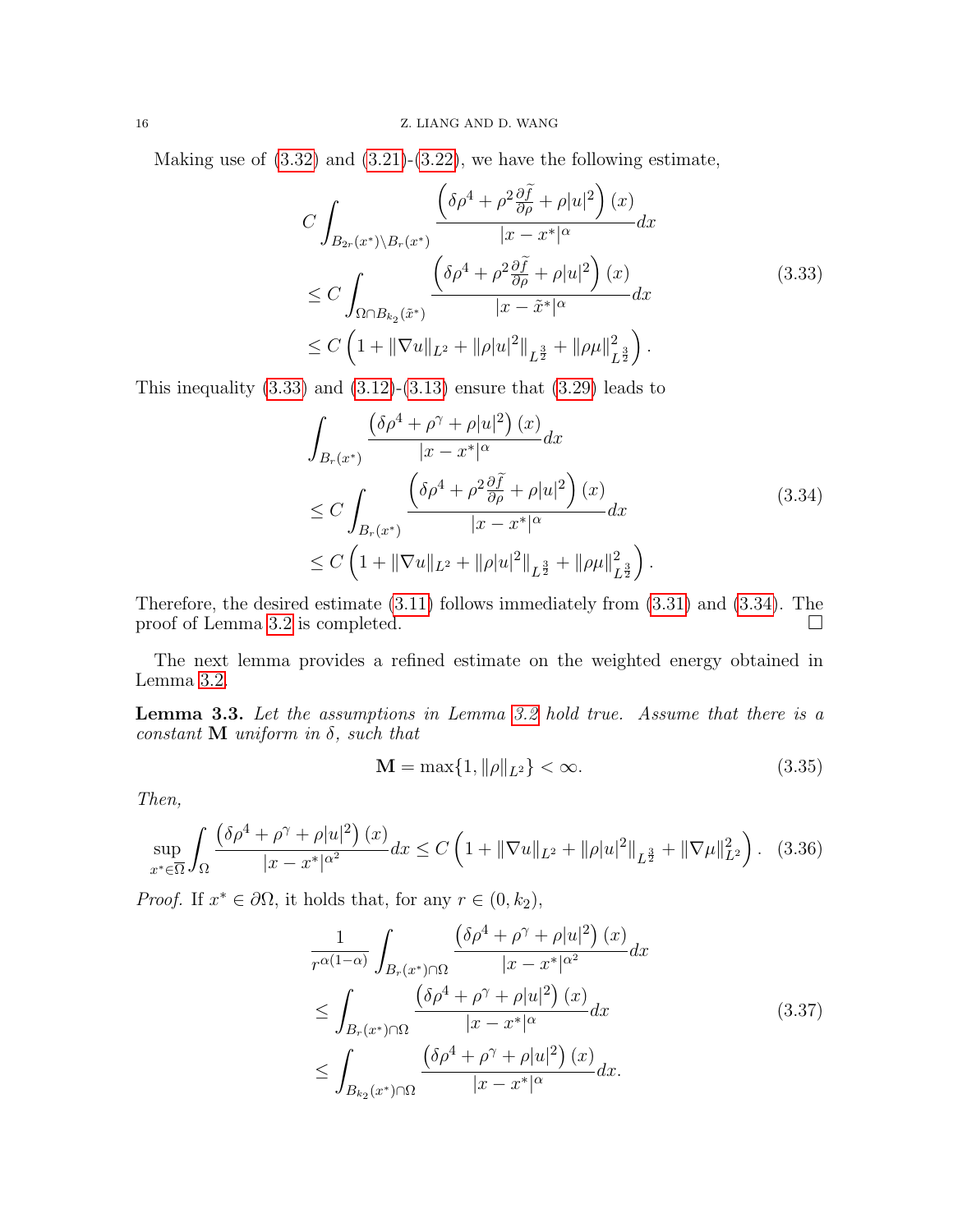Combining [\(3.37\)](#page-15-2) with [\(3.10\)](#page-9-0), we obtain for any  $r \in (0, k_2)$ ,

<span id="page-16-0"></span>
$$
\int_{B_r(x^*)\cap\Omega} \frac{\left(\delta\rho^4 + \rho^\gamma + \rho|u|^2\right)(x)}{|x - x^*|^{\alpha^2}} dx
$$
\n
$$
\leq Cr^{\alpha(1-\alpha)} \left(1 + \|\nabla u\|_{L^2} + \|\rho|u|^2\|_{L^{\frac{3}{2}}} + \|\rho\mu\|_{L^{\frac{3}{2}}}^2\right),
$$
\n(3.38)

where the constant C is independent of r or  $x^*$ . Using  $(2.2)$ ,  $(2.5)$ , and the interpolation inequality, we have the following estimate:

<span id="page-16-1"></span>
$$
\|\rho\mu\|_{L^{\frac{3}{2}}}^2 \le C \|\rho\|_{L^2}^2 \|\mu\|_{L^6}^2
$$
  
\n
$$
\le C \|\rho\|_{L^2}^2 \left(1 + \|\rho\|_{L^{\frac{6}{5}}} \|\nabla\mu\|_{L^2}\right)^2
$$
  
\n
$$
\le C \mathbf{M}^{\frac{8}{3}} \left(1 + \|\nabla\mu\|_{L^2}^2\right),
$$
\n(3.39)

where, and in what follows, the constant C is independent of M. Choosing  $r_0$  small so that

<span id="page-16-2"></span>
$$
r_0 \le \min\left\{\frac{k_2}{2}, \mathbf{M}^{\frac{-8}{3\alpha(1-\alpha)}}\right\}.
$$
\n(3.40)

It follows from [\(3.38\)](#page-16-0) that

<span id="page-16-3"></span>
$$
\int_{B_{r_0}(x^*)\cap\Omega} \frac{\left(\delta \rho^4 + \rho^\gamma + \rho |u|^2\right)(x)}{|x - x^*|^{\alpha^2}} dx
$$
\n
$$
\leq C \left(1 + \|\nabla u\|_{L^2} + \|\rho |u|^2\|_{L^{\frac{3}{2}}} \right) + C r_0^{\alpha(1-\alpha)} \|\rho \mu\|_{L^{\frac{3}{2}}}^2
$$
\n
$$
\leq C \left(1 + \|\nabla u\|_{L^2} + \|\rho |u|^2\|_{L^{\frac{3}{2}}} \right) + C r_0^{\alpha(1-\alpha)} \mathbf{M}^{\frac{8}{3}} \left(1 + \|\nabla \mu\|_{L^2}^2\right)
$$
\n
$$
\leq C \left(1 + \|\nabla u\|_{L^2} + \|\rho |u|^2\|_{L^{\frac{3}{2}}} + \|\nabla \mu\|_{L^2}\right),
$$
\n(3.41)

where, for the last two inequalities, we have used [\(3.39\)](#page-16-1) and [\(3.40\)](#page-16-2).

If  $x^* \in \Omega$ , we use the similar arguments to obtain

<span id="page-16-4"></span>
$$
\int_{B_{r_0}(x^*)} \frac{\left(\delta \rho^4 + \rho^\gamma + \rho |u|^2\right)(x)}{|x - x^*|^{\alpha^2}} dx
$$
\n
$$
\leq C r_0^{\alpha(1-\alpha)} \int_{B_{r_0}(x^*)} \frac{\left(\delta \rho^4 + \rho^\gamma + \rho |u|^2\right)(x)}{|x - x^*|^{\alpha}} dx
$$
\n
$$
\leq C r_0^{\alpha(1-\alpha)} \left(1 + \|\nabla u\|_{L^2} + \|\rho |u|^2\|_{L^{\frac{3}{2}}} + \|\rho \mu\|_{L^{\frac{3}{2}}}^2\right)
$$
\n
$$
\leq C \left(1 + \|\nabla u\|_{L^2} + \|\rho |u|^2\|_{L^{\frac{3}{2}}} + \|\nabla \mu\|_{L^2}^2\right).
$$
\n(3.42)

As a result of [\(3.41\)](#page-16-3) and [\(3.42\)](#page-16-4), we conclude [\(3.36\)](#page-15-3) by using the Finite Coverage Theorem, as the domain  $\overline{\Omega}$  is bounded. The proof of Lemma [3.3](#page-15-4) is completed.  $\Box$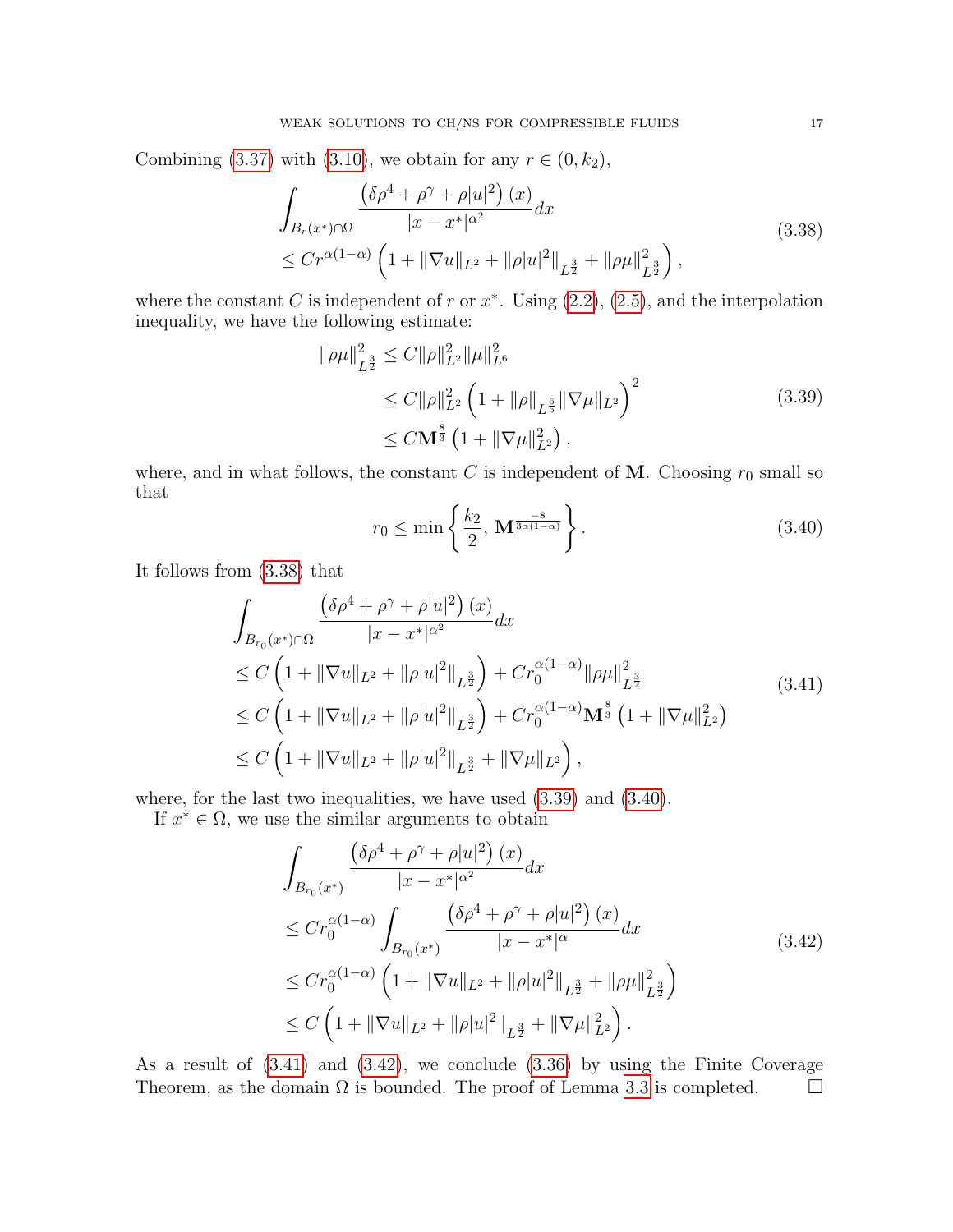The final two Lemmas [3.4](#page-17-0) and [3.5](#page-18-0) are devoted to proving the desired inequality [\(3.1\)](#page-6-0) and the a priori bound [\(3.35\)](#page-15-5).

<span id="page-17-0"></span>Lemma 3.4. Let the assumptions in Proposition [3.1](#page-7-0) hold true. Then

<span id="page-17-7"></span>
$$
||u||_{H_0^1} + ||\nabla \mu||_{L^2} \le C. \tag{3.43}
$$

Proof. Define

<span id="page-17-8"></span>
$$
\mathbb{A} = \int \rho |u|^2 |u|^{2(1-\theta)} \quad \text{with} \quad \theta = \frac{3\gamma - 4}{8\gamma}.
$$
 (3.44)

By  $(3.2)$ , one has

<span id="page-17-6"></span>
$$
\theta \in (0, \frac{1}{8}]. \tag{3.45}
$$

Thanks to  $(2.2)$  and the Hölder inequality, it holds that

<span id="page-17-1"></span>
$$
\|\rho u\|_{L^1} \le \|\rho |u|^2 |u|^{2(1-\theta)} \|\|_{L^1}^{\frac{1}{2(2-\theta)}} \|\rho\|_{L^1}^{\frac{3-2\theta}{2(2-\theta)}} \le C \mathbb{A}^{\frac{1}{2(2-\theta)}} \tag{3.46}
$$

and

<span id="page-17-2"></span>
$$
\|\rho |u|^2\|_{L^{\frac{3}{2}}} \le \|\rho |u|^2 |u|^{2(1-\theta)}\|_{L^1}^{\frac{1}{2-\theta}} \|\rho\|_{L^1}^{\frac{(1-\theta)}{2-\theta}} \le C\mathbb{A}^{\frac{1}{2-\theta}}. \tag{3.47}
$$

By means of [\(1.3\)](#page-1-4), [\(1.10\)](#page-2-2), [\(2.4\)](#page-4-7), [\(3.46\)](#page-17-1), we get

<span id="page-17-3"></span>
$$
\int \left( |\nabla u|^2 + |\nabla \mu|^2 \right) \le C \|\rho u\|_{L^1} \le C \mathbb{A}^{\frac{1}{2(2-\theta)}}. \tag{3.48}
$$

Let

<span id="page-17-9"></span>
$$
\alpha^2 = 1 - \frac{\theta}{2}.\tag{3.49}
$$

One calculates as the following,

<span id="page-17-4"></span>
$$
\frac{\rho |u|^{2(1-\theta)}}{|x-x^*|} = \left(\frac{\rho |u|^2}{|x-x^*|^{\alpha^2}}\right)^{1-\theta} \left(\frac{\rho^\gamma}{|x-x^*|^{\alpha^2}}\right)^{\frac{\theta}{\gamma}} \left(\frac{1}{|x-x^*|^{\frac{\gamma}{2(\gamma-1)}+\alpha^2}}\right)^{\frac{(\gamma-1)\theta}{\gamma}},\tag{3.50}
$$

where  $\frac{\gamma}{2(\gamma-1)} + \alpha^2 < 3$  since  $\gamma > \frac{4}{3}$ . Hence, utilizing [\(3.36\)](#page-15-3), [\(3.47\)](#page-17-2), [\(3.48\)](#page-17-3), we integrate [\(3.50\)](#page-17-4) and obtain

<span id="page-17-5"></span>
$$
\int \frac{\rho |u|^{2(1-\theta)}(x)}{|x - x^*|} dx \le \int \frac{\rho |u|^2(x)}{|x - x^*|^{\alpha^2}} dx + \int \frac{\rho^{\gamma}(x)}{|x - x^*|^{\alpha^2}} dx + C
$$
  
\n
$$
\le C \int_{\Omega} \frac{(\delta \rho^4 + \rho^{\gamma} + \rho |u|^2)(x)}{|x - x^*|^{\alpha^2}} dx
$$
  
\n
$$
\le C \left(1 + \|\nabla u\|_{L^2} + \|\rho |u|^2\|_{L^{\frac{3}{2}}} + \|\nabla \mu\|_{L^2}^2\right)
$$
  
\n
$$
\le C \left(1 + \mathbb{A}^{\frac{1}{2-\theta}}\right).
$$
\n(3.51)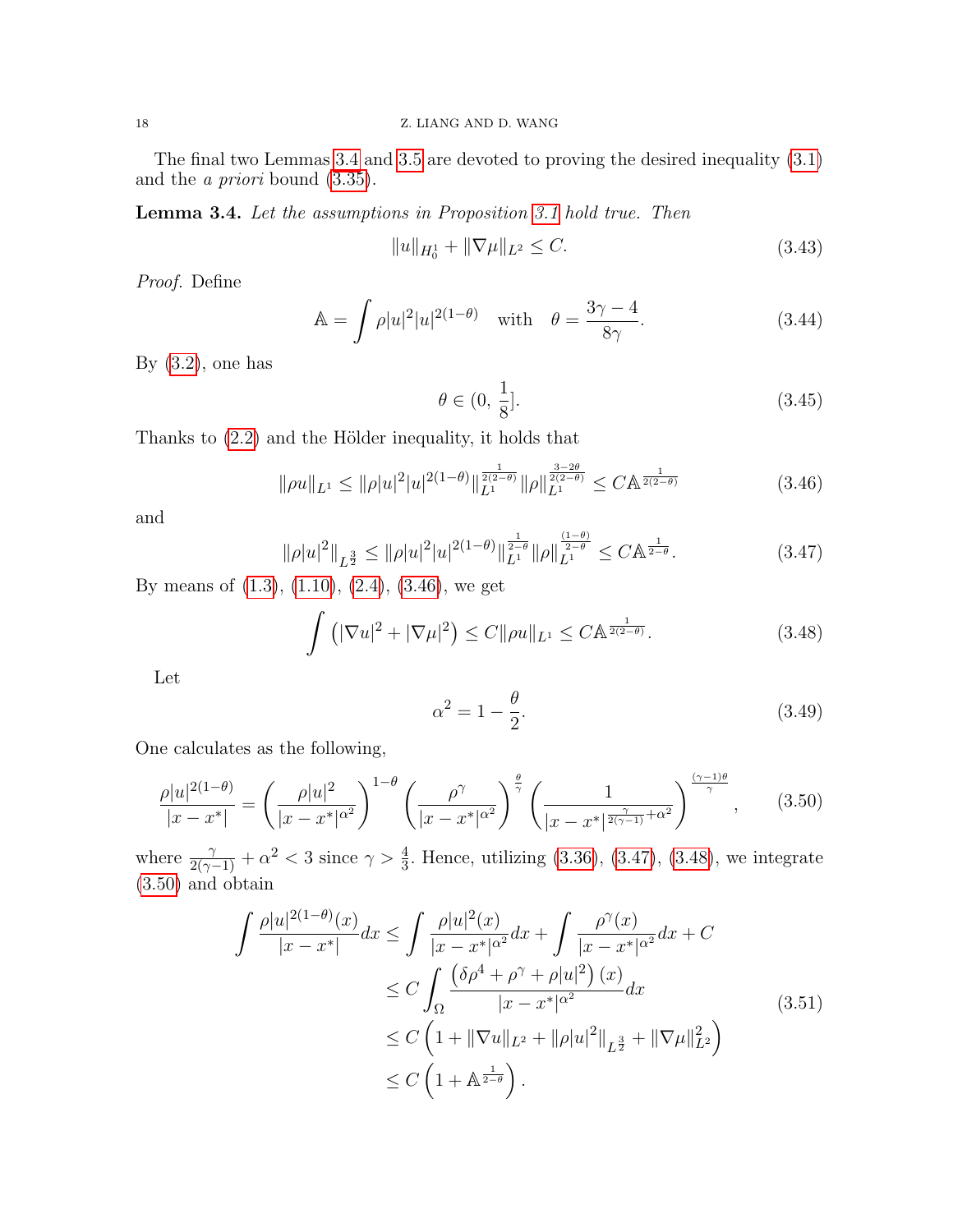From [\(3.48\)](#page-17-3), [\(3.51\)](#page-17-5), and Part (i) in Lemma [2.2,](#page-5-5) one deduces

$$
\mathbb{A} \leq \|\nabla u\|_{L^2}^2 \sup_{x^* \in \overline{\Omega}} \int \frac{\rho |u|^{2(1-\theta)}(x)}{|x - x^*|} dx
$$
  
\n
$$
\leq C \mathbb{A}^{\frac{1}{2(2-\theta)}} \left(1 + \mathbb{A}^{\frac{1}{2-\theta}}\right)
$$
  
\n
$$
\leq 1 + C \mathbb{A}^{\frac{3}{2(2-\theta)}},
$$

which together with [\(3.45\)](#page-17-6) yields

<span id="page-18-1"></span>
$$
\mathbb{A} \le C. \tag{3.52}
$$

!<sup>3</sup>γ−<sup>4</sup>

<span id="page-18-0"></span>Combining [\(3.52\)](#page-18-1) with [\(3.48\)](#page-17-3), we get [\(3.43\)](#page-17-7). The proof of Lemma [3.4](#page-17-0) is completed.  $\Box$ Lemma 3.5. Let the assumptions in Theorem [3.1](#page-7-0) hold true. Then,

<span id="page-18-6"></span>
$$
\|\delta \rho^4 + \rho^\gamma\|_{L^s} + \|\mu\|_{L^6} + \|c\|_{W_n^{2, \frac{3}{2}}} \le C. \tag{3.53}
$$

Proof. Owing to [\(3.44\)](#page-17-8) and [\(3.49\)](#page-17-9), one has

$$
\frac{3\gamma - 4\alpha^2}{3\gamma - 4} \in (0, 3).
$$

By  $(3.2)$ ,  $(3.51)$ ,  $(3.52)$ , and the Hölder inequality, we have the following estimate,

<span id="page-18-2"></span>
$$
\int \frac{\rho^{\frac{4}{3}}(x)}{|x - x^*|} dx \le \left( \int \frac{\rho^{\gamma}(x)}{|x - x^*|^{\alpha^2}} dx \right)^{\frac{4}{3\gamma}} \left( \int \frac{dx}{|x - x^*|^{\frac{3\gamma - 4\alpha^2}{3\gamma - 4}}} \right)^{\frac{\gamma - 4\alpha^2}{3\gamma}}
$$
\n
$$
\le C \left( \int \frac{\rho^{\gamma}(x)}{|x - x^*|^{\alpha^2}} dx \right)^{\frac{4}{3\gamma}}
$$
\n
$$
\le C.
$$
\n(3.54)

Hence, using [\(3.48\)](#page-17-3), [\(3.52\)](#page-18-1), [\(3.54\)](#page-18-2), Part (ii) in Lemma [2.2,](#page-5-5) we find

<span id="page-18-3"></span>
$$
\|\left(\rho^{\frac{4}{3}} - (\rho^{\frac{4}{3}})_{\Omega}\right) \mu^{2} \|_{L^{1}} \leq \|\nabla \mu\|_{L^{2}}^{2} \left(1 + \sup_{x^{*}} \int \frac{\rho^{\frac{4}{3}}(x)}{|x - x^{*}|} dx\right) \leq C.
$$
 (3.55)

On the other hand, it follows from [\(2.2\)](#page-4-3), [\(3.54\)](#page-18-2), Lemma [2.1,](#page-4-5) Lemma [3.4,](#page-17-0) and the interpolation inequality that

<span id="page-18-4"></span>
$$
\|(\rho^{\frac{4}{3}})\Omega\mu^{2}\|_{L^{1}} \leq (\rho^{\frac{4}{3}})\Omega\|\mu^{2}\|_{L^{1}} \leq \|\mu\|_{L^{2}}^{2} \leq C\|\rho\|_{L^{2}}^{\frac{2}{3}}.
$$
\n(3.56)

Therefore, utilizing [\(3.55\)](#page-18-3)-[\(3.56\)](#page-18-4) and the fact  $\frac{6s}{3+2s} \leq \frac{3}{2}$  $\frac{3}{2}$ , we conclude

<span id="page-18-5"></span>
$$
\|\rho\mu\|_{L^{\frac{6s}{3+2s}}}^2 \le C \|\rho\mu\|_{L^{\frac{3}{2}}}^2
$$
  
\n
$$
\le C \|\rho^{\frac{4}{3}}\mu^2\|_{L^1} \|\rho\|_{L^2}^{\frac{2}{3}}
$$
  
\n
$$
\le C \left( \left\| \left( \rho^{\frac{4}{3}} - (\rho^{\frac{4}{3}})_{\Omega} \right) \mu^2 \right\|_{L^1} + \left\| (\rho^{\frac{4}{3}})_{\Omega} \mu^2 \right\|_{L^1} \right) \|\rho\|_{L^2}^{\frac{2}{3}} \right)
$$
  
\n
$$
\le C \|\rho\|_{L^2}^{\frac{4}{3}}.
$$
\n(3.57)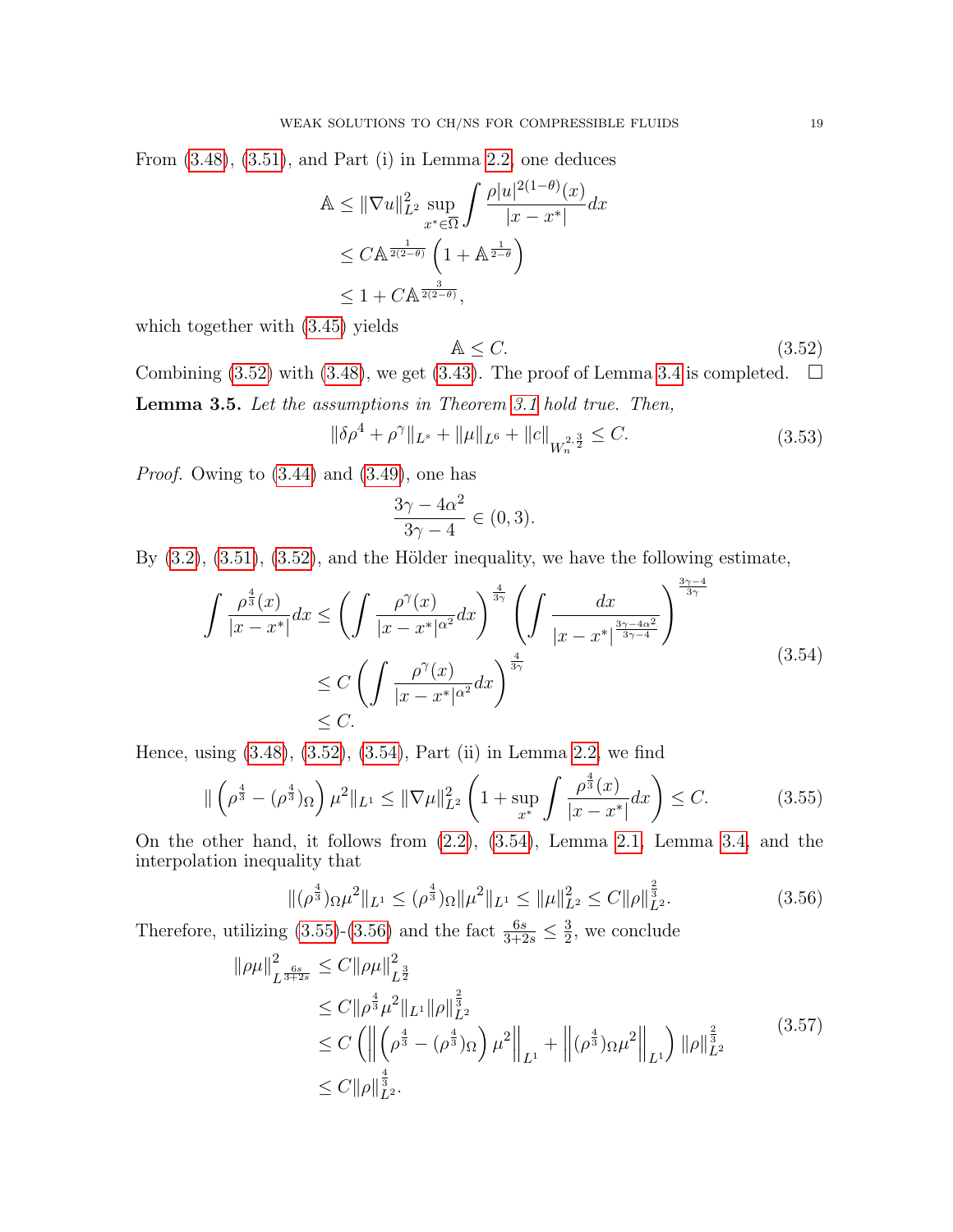Substituting [\(3.57\)](#page-18-5) into [\(3.3\)](#page-7-4), using [\(3.47\)](#page-17-2), [\(3.48\)](#page-17-3), [\(3.52\)](#page-18-1), we get

<span id="page-19-0"></span>
$$
\|\delta \rho^4 + \rho^\gamma\|_{L^s} \le \left\|\delta \rho^4 + \rho^2 \frac{\partial f}{\partial \rho}\right\|_{L^s}
$$
  
\n
$$
\le C \left(1 + \|\nabla u\|_{L^2} + \|\rho |u|^2\|_{L^s} + \|\rho \mu\|_{L^{\frac{6s}{3+2s}}}^2\right)
$$
  
\n
$$
\le C \left(1 + \|\nabla u\|_{L^2} + \|\rho |u|^2\|_{L^{\frac{3}{2}}} + \|\rho \mu\|_{L^{\frac{3}{2}}}^2\right)
$$
  
\n
$$
\le C \left(1 + \|\rho\|_{L^2}^{\frac{4}{3}}\right).
$$
\n(3.58)

Thanks to [\(3.2\)](#page-7-1), one has

<span id="page-19-1"></span>
$$
C\|\rho\|_{L^2}^{\frac{4}{3}} \le C\|\rho^{\gamma}\|_{L^{\frac{2}{\gamma}}}^{\frac{4}{3\gamma}} \le C + \frac{1}{2}\|\rho^{\gamma}\|_{L^s} \le C + \frac{1}{2}\|\delta\rho^4 + \rho^{\gamma}\|_{L^s}.
$$
 (3.59)

The combination of [\(3.58\)](#page-19-0) with [\(3.59\)](#page-19-1) gives rise to

<span id="page-19-2"></span>
$$
\|\delta \rho^4 + \rho^\gamma\|_{L^s} \le \overline{C}, \quad (\gamma s > 2), \tag{3.60}
$$

where C depends only on  $m_1, \gamma, H, \lambda_1, \lambda_2, |\Omega|, ||g||_{L^{\infty}}$ . From [\(3.60\)](#page-19-2), there is a constant  $C_0$  independent of  $\delta$ , such that

$$
\|\rho\|_{L^2}\leq C_0,
$$

and hence we are allowed to select in [\(3.35\)](#page-15-5)

$$
\mathbf{M} = 2C_0 \tag{3.61}
$$

and close the a priori assumption in [\(3.35\)](#page-15-5).

It only remains to derive the bound of  $||c||_{W_n^{2,\frac{3}{2}}}$ . From  $(1.6)$ ,  $(3.57)$ ,  $(3.60)$ , it follows that

<span id="page-19-4"></span>
$$
\|\nabla^2 c\|_{L^{\frac{3}{2}}} \le C \|\Delta c\|_{L^{\frac{3}{2}}} \n\le C \|\rho \frac{\partial f}{\partial c}\|_{L^{\frac{3}{2}}} + C \|\rho \mu\|_{L^{\frac{3}{2}}} \tag{3.62}\n\le C.
$$

From  $(2.3)$  and  $(3.60)$ , the same argument as  $(2.7)$  yields

$$
\int c = \frac{|\Omega|}{m_1} \int \rho(c)_\Omega = \frac{|\Omega|}{m_1} \int \rho c - \frac{|\Omega|}{m_1} \int \rho(c - (c)_\Omega)
$$

$$
= \frac{|\Omega|m_2}{m_1} - \frac{|\Omega|}{m_1} \int \rho(c - (c)_\Omega)
$$

$$
\leq C + C ||\rho||_{L^6} ||\nabla c||_{L^2}
$$

$$
\leq C + C ||\nabla c||_{L^2},
$$

which implies

<span id="page-19-3"></span>
$$
||c||_{L^{1}} \le ||c - (c)_{\Omega}||_{L^{1}} + ||(c)_{\Omega}||_{L^{1}} \le C + C||\nabla c||_{L^{2}}.
$$
\n(3.63)

Then [\(3.63\)](#page-19-3) and [\(3.62\)](#page-19-4) provide us the following estimate:

<span id="page-19-5"></span>
$$
||c||_{W_n^{2,\frac{3}{2}}} \le C. \tag{3.64}
$$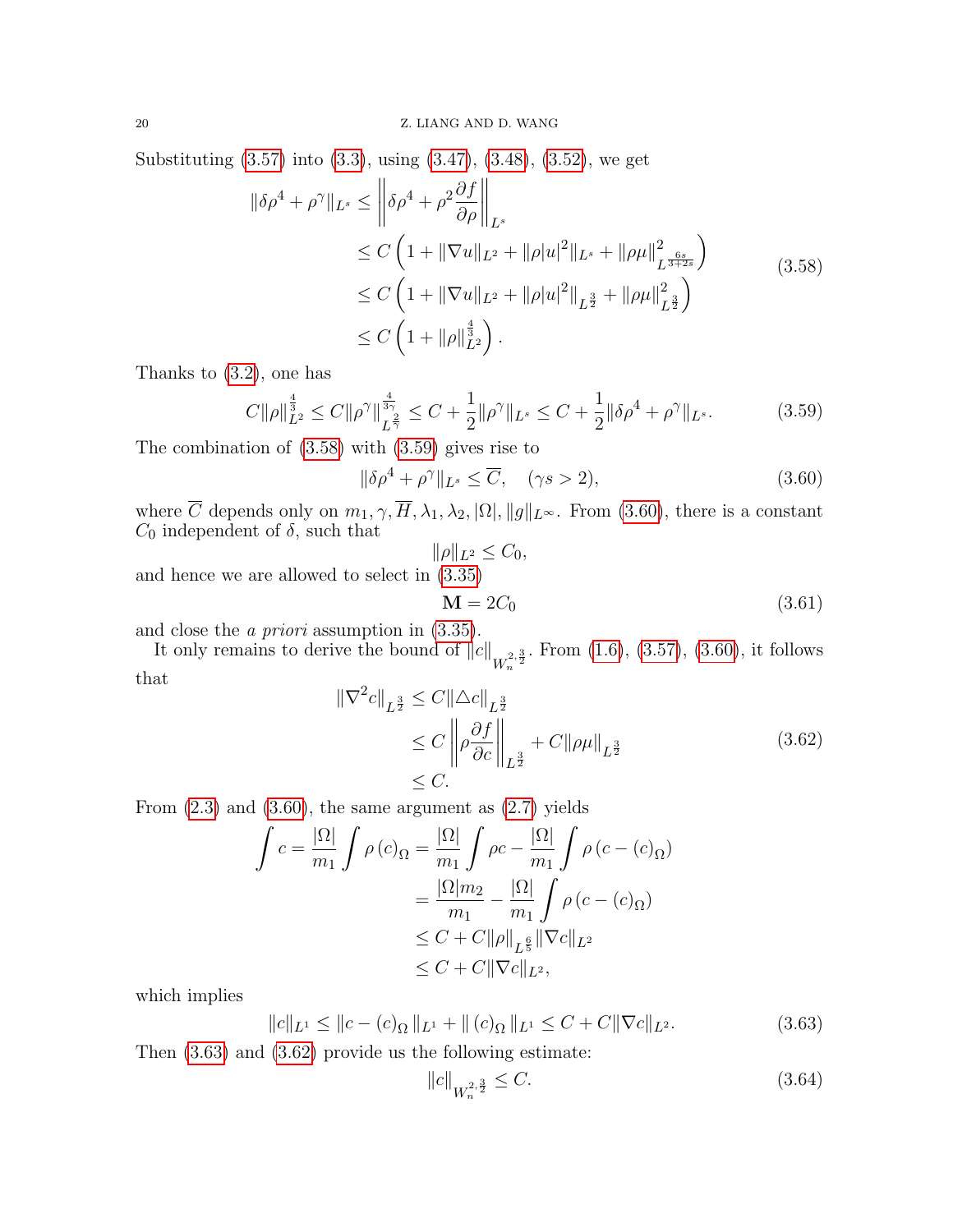In conclusion, the desired estimate  $(3.53)$  follows from  $(2.5)$ ,  $(3.48)$ ,  $(3.52)$ ,  $(3.60)$ , and [\(3.64\)](#page-19-5). The proof of Lemma [3.5](#page-18-0) is completed.

Therefore, the proof of Proposition [3.1](#page-7-0) and hence Theorem [1.1](#page-2-1) is completed.

### **ACKNOWLEDGEMENT**

The research of D. Wang was partially supported by the National Science Foundation under grant DMS-1907519. The authors would like to thank the anonymous referees for valuable comments and suggestions.

#### **REFERENCES**

- <span id="page-20-3"></span>[1] H. Abels, E. Feireisl, On a diffuse interface model for a two-phase flow of compressible viscous fluids, Indiana Univ. Math. J. 57(2) (2008), 659-698.
- <span id="page-20-14"></span>[2] R. Adams, Sobolev spaces, New York: Academic Press, 1975.
- <span id="page-20-0"></span>[3] D. Anderson, G. McFadden, A. Wheeler, Diffuse-interface methods in fluid mechanics, Annu. Rev. Fluid Mech., 30, Annual Reviews, Palo Alto, CA, (1998) 139-165.
- [4] L. Antanovskii, A phase field model of capillarity, Phys. Fluids A 7 (1995), 747-753.
- <span id="page-20-10"></span>[5] T. Biswas, S. Dharmatti, P. Mahendranath, M. Mohan, On the stationary nonlocal Cahn-Chilliard-Navier-Stokes system: existence, uniqueness and exponential stability. Asymptotic Analysis 125 (2021), no. 1-2, 59-99.
- [6] T. Biswas, S. Dharmatti, M. Mohan, Second order optimality conditions for optimal control problems governed by 2D nonlocal Cahn-Hillard-Navier-Stokes equations. Nonlinear Stud 28 (2021), no. 1, 29-43.
- <span id="page-20-9"></span>[7] D. Bresch, C. Burtea, Weak solutions for the stationary anisotropic and nonlocal compressible Navier-Stokes system. J. Math. Pures Appl. (9) 146 (2021), 183-217.
- <span id="page-20-1"></span>[8] J. Cahn, J. Hilliard, Free energy of non-uniform system. I. Interfacial free energy, J. Chem. Phys. 28 (1958), 258-267.
- <span id="page-20-11"></span>[9] S. Chen, S. Ji, H. Wen, C. Zhu, Existence of weak solutions to steady Navier-Stokes/Allen-Cahn system. J. Differential Equations 269 (2020), no. 10, 8331-8349.
- <span id="page-20-12"></span>[10] E. Feireisl, Dynamics of viscous compressible fluids, Oxford University Press (2004).
- <span id="page-20-15"></span>[11] Galdi, An Introduction to the Mathematical Theory of the Navier-Stokes Equations, I. Spinger- Verlag, Heidelberg, New-York, 1994.
- <span id="page-20-7"></span>[12] J. Frehse, M. Steinhauer, W. Weigant, The Dirichlet problem for steady viscous compressible flow in three dimensions, J. Math. Pures Appl. 97 (2012), 85-97.
- [13] D. Gilbarg, N. Trudinger, Elliptic Partial Differential Equations of Second Order, 2nd edition, Grundlehren Math. Wiss., vol. 224, Springer-Verlag, Berlin, Heidelberg, New York, 1983.
- <span id="page-20-8"></span>[14] S. Jiang, C. Zhou, Existence of weak solutions to the three-dimensional steady compressible Naiver-Stokes equations, Ann. Inst. H. Poincaré Anal. Non Linéaire  $28$  (2011) 485-498.
- <span id="page-20-5"></span>[15] P. Lions, Mathematical topics in fluid mechanics. Vol. 2. Compressible models. Oxford Lecture Series in Mathematics and its Applications, 10. Oxford Science Publications. The Clarendon Press, Oxford University Press, New York, 1998.
- <span id="page-20-4"></span>[16] Z. Liang, D. Wang, Stationary Cahn-Hilliard-Navier-Stokes equations for the diffuse interface model of compressible flows, *Math. Mod. Meth. Appl. Sci.* **30** (2020), 2445-2486.
- <span id="page-20-2"></span>[17] J. Lowengrub, L. Truskinovsky, Quasi-incompressible Cahn-Hilliard fluids and topological transitions, Proc. R. Soc. Lond. A 454 (1998), 2617-2654.
- <span id="page-20-13"></span>[18] P. B. Mucha, M. Pokorný, On a new approach to the issue of existence and regularity for the steady compressible Navier-Stokes equations, Nonlinearity 19, (2006), 1747-1768.
- <span id="page-20-16"></span>[19] P. B. Mucha, M. Pokorn´y, E. Zatorska, Existence of stationary weak solutions for compressible heat conducting flows. Handbook of Mathematical Analysis in Mechanics of Viscous Fluids, 2595-2662, Springer, Cham, 2018.
- <span id="page-20-6"></span>[20] S. Novo, A. Novotný, On the existence of weak solutions to the steady compressible Navier-Stokes equations when the density is not square integrable,  $J.$  Math. Fluid Mech. **42** 3 (2002), 531-550.